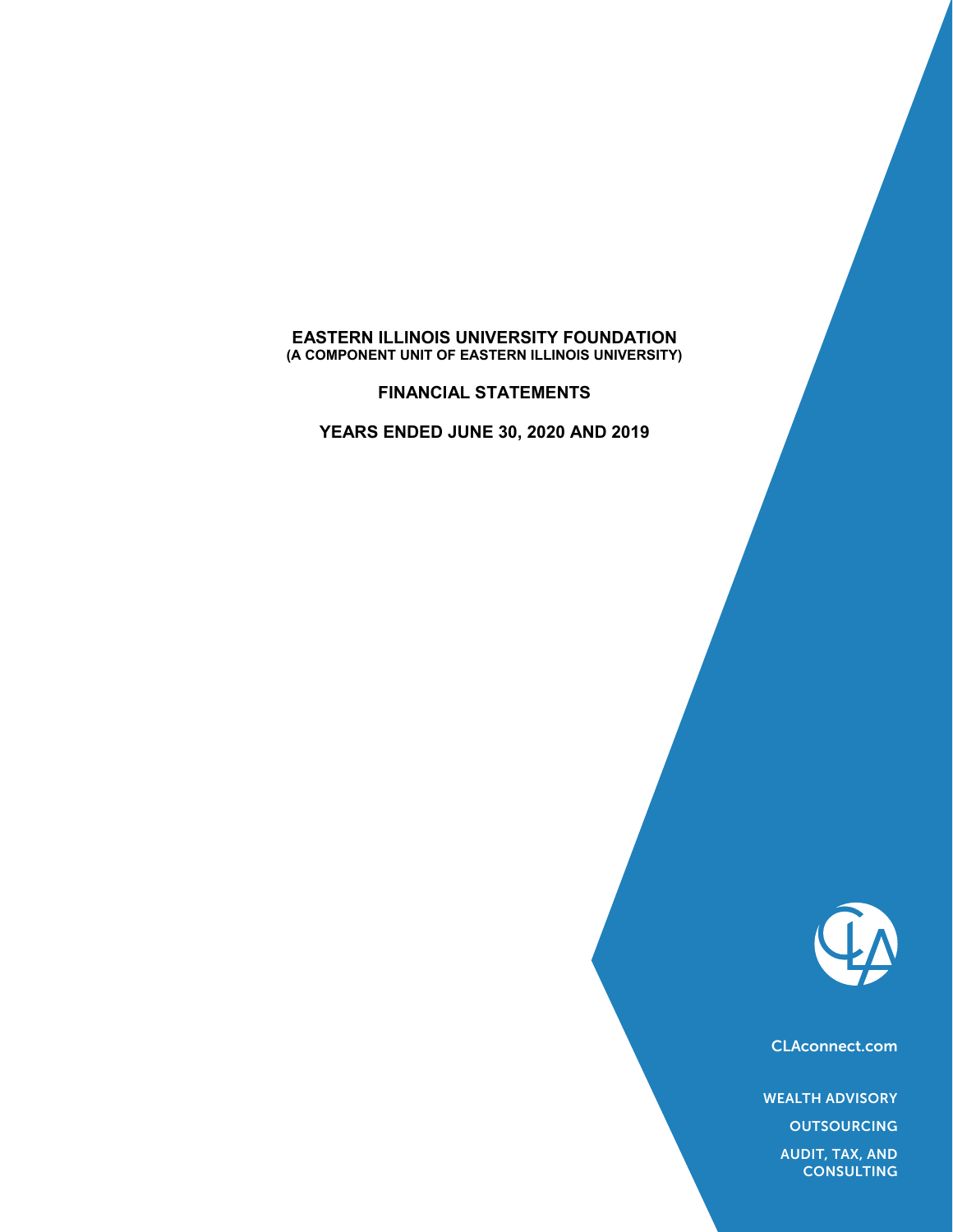## **EASTERN ILLINOIS UNIVERSITY FOUNDATION TABLE OF CONTENTS YEARS ENDED JUNE 30, 2020 AND 2019**

| INDEPENDENT AUDITORS' REPORT                                                                                                                                                                                                              | 1  |
|-------------------------------------------------------------------------------------------------------------------------------------------------------------------------------------------------------------------------------------------|----|
| INDEPENDENT AUDITORS' REPORT ON INTERNAL CONTROL OVER<br>FINANCIAL REPORTING AND ON COMPLIANCE AND OTHER MATTERS<br><b>BASED ON AN AUDIT OF FINANCIAL STATEMENTS PERFORMED IN</b><br><b>ACCORDANCE WITH GOVERNMENT AUDITING STANDARDS</b> | 3  |
| <b>FINANCIAL STATEMENTS</b>                                                                                                                                                                                                               |    |
| <b>STATEMENTS OF FINANCIAL POSITION</b>                                                                                                                                                                                                   | 5  |
| <b>STATEMENTS OF ACTIVITIES</b>                                                                                                                                                                                                           | 6  |
| <b>STATEMENTS OF FUNCTIONAL EXPENSES</b>                                                                                                                                                                                                  | 8  |
| <b>STATEMENTS OF CASH FLOWS</b>                                                                                                                                                                                                           | 10 |
| <b>NOTES TO FINANCIAL STATEMENTS</b>                                                                                                                                                                                                      | 11 |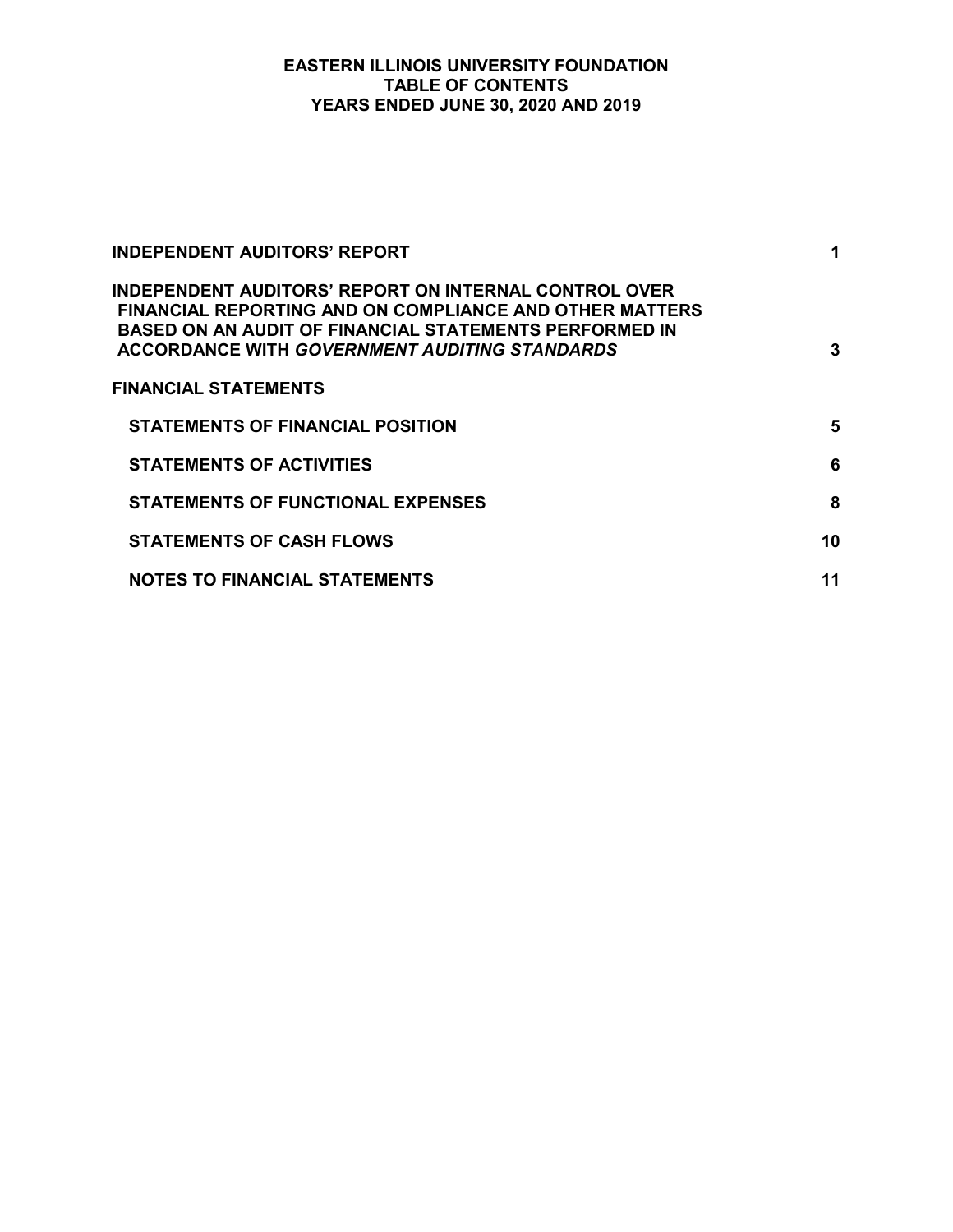

CliftonLarsonAllen LLP CLAconnect.com

# **INDEPENDENT AUDITORS' REPORT**

Board of Directors Eastern Illinois University Foundation Charleston, Illinois

# **Report on the Financial Statements**

We have audited the accompanying financial statements of Eastern Illinois University Foundation which comprise the statements of financial position as of June 30, 2020 and 2019, and the related statements of activities, functional expenses, and cash flows for the years then ended, and the related notes to the financial statements.

# *Management's Responsibility for the Financial Statements*

Management is responsible for the preparation and fair presentation of these financial statements in accordance with accounting principles generally accepted in the United States of America; this includes the design, implementation, and maintenance of internal control relevant to the preparation and fair presentation of financial statements that are free from material misstatement, whether due to fraud or error.

# *Auditors' Responsibility*

Our responsibility is to express an opinion on these financial statements based on our audits. We conducted our audits in accordance with auditing standards generally accepted in the United States of America and standards applicable to financial audit contained in *Government Auditing Standards* issued by the Comptroller General of the United States. Those standards require that we plan and perform the audit to obtain reasonable assurance about whether the financial statements are free from material misstatement.

An audit involves performing procedures to obtain audit evidence about the amounts and disclosures in the financial statements. The procedures selected depend on the auditors' judgment, including the assessment of the risks of material misstatement of the financial statements, whether due to fraud or error. In making those risk assessments, the auditor considers internal control relevant to the entity's preparation and fair presentation of the financial statements in order to design audit procedures that are appropriate in the circumstances, but not for the purpose of expressing an opinion on the effectiveness of the entity's internal control. Accordingly, we express no such opinion. An audit also includes evaluating the appropriateness of accounting policies used and the reasonableness of significant accounting estimates made by management, as well as evaluating the overall presentation of the financial statements.

We believe that the audit evidence we have obtained is sufficient and appropriate to provide a basis for our audit opinion.

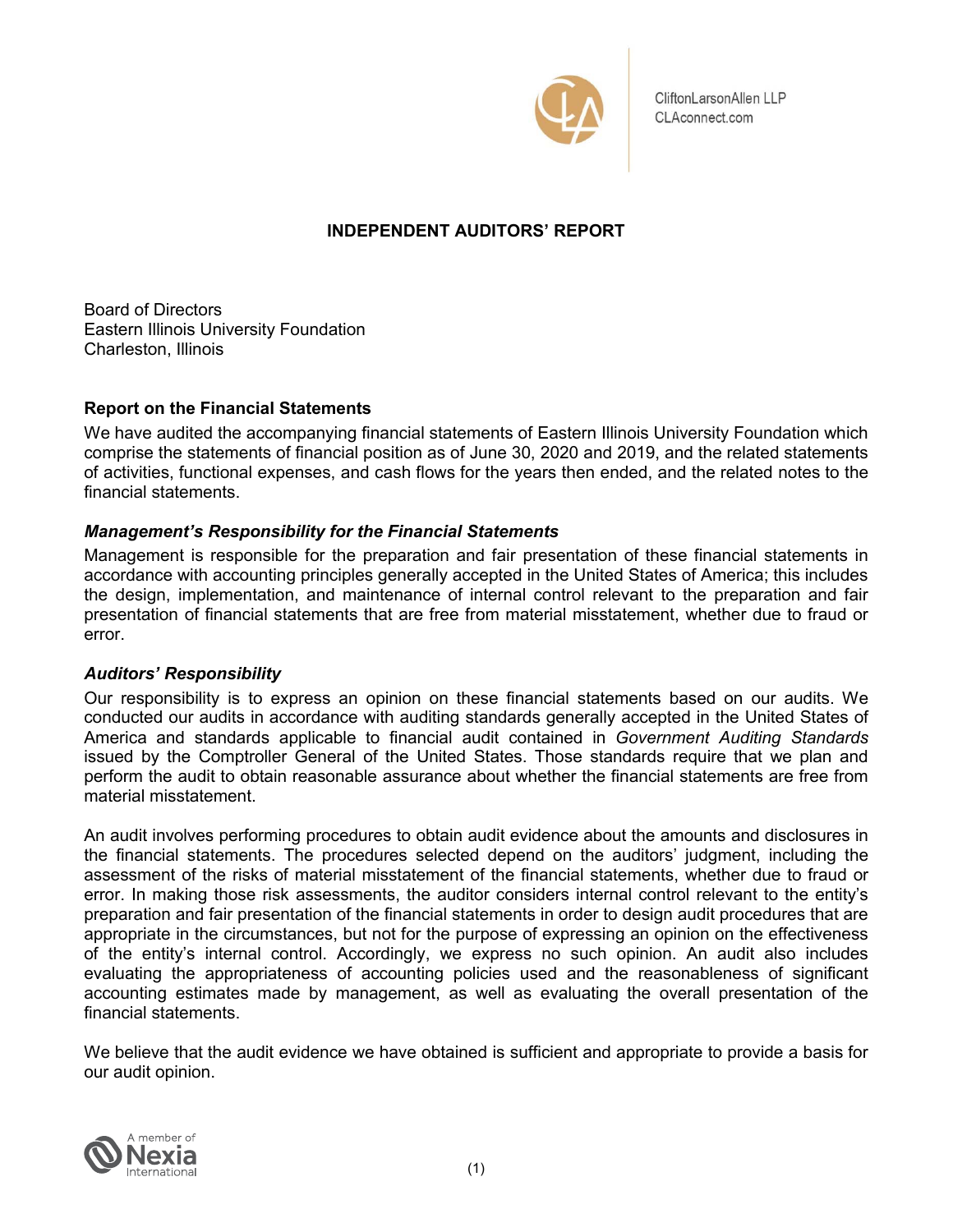# *Opinion*

In our opinion, the financial statements referred to above present fairly, in all material respects, the financial position of Eastern Illinois University Foundation as of June 30, 2020 and 2019, and the results of its activities and its cash flows for the years then ended in accordance with accounting principles generally accepted in the United States of America.

# **Other Reporting Required by** *Government Auditing Standards*

In accordance with *Government Auditing Standards*, we have also issued our report dated November 4, 2020, on our consideration of Eastern Illinois University Foundation's internal control over financial reporting and on our tests of its compliance with certain provisions of laws, regulations, contracts, and grant agreements and other matters. The purpose of that report is solely to describe the scope of our testing of internal control over financial reporting and compliance and the results of that testing, and not to provide an opinion on the effectiveness of Eastern Illinois University Foundation's internal control over financial reporting or on compliance. That report is an integral part of an audit performed in accordance with *Government Auditing Standards* in considering Eastern Illinois University Foundation's internal c ontrol over financial reporting and compliance.

Clifton Larson Allen LLP

**CliftonLarsonAllen LLP**

Peoria, Illinois November 4, 2020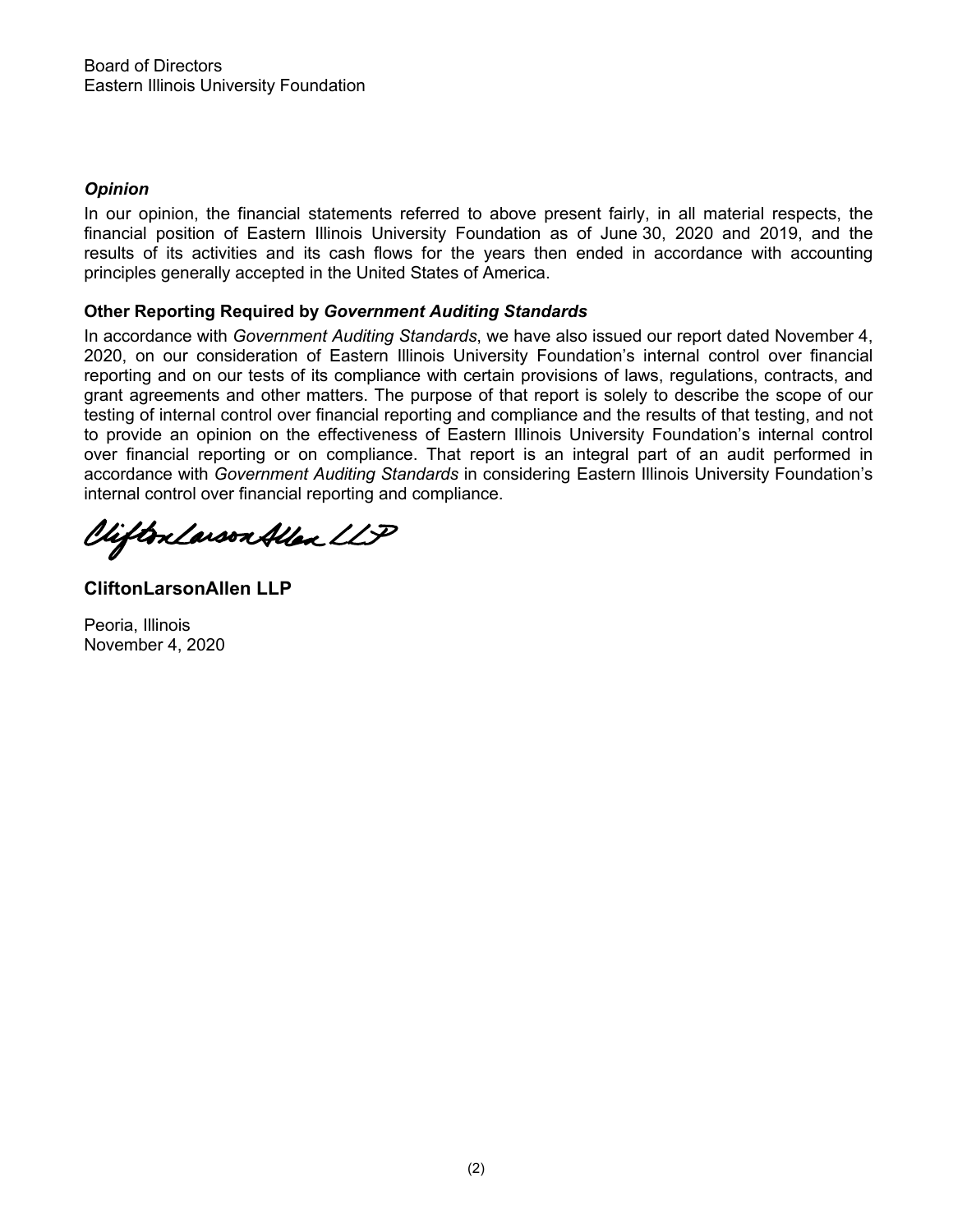

CliftonLarsonAllen LLP CLAconnect.com

## **INDEPENDENT AUDITORS' REPORT ON INTERNAL CONTROL OVER FINANCIAL REPORTING AND ON COMPLIANCE AND OTHER MATTERS BASED ON AN AUDIT OF FINANCIAL STATEMENTS PERFORMED IN ACCORDANCE WITH** *GOVERNMENT AUDITING STANDARDS*

Board of Directors Eastern Illinois University Foundation Charleston, Illinois

We have audited, in accordance with the auditing standards generally accepted in the United States of America and the standards applicable to financial audits contained in *Government Auditing Standards* issued by the Comptroller General of the United States, the financial statements of Eastern Illinois University Foundation which comprise the statement of financial position as of June 30, 2020, and the related statements of activities, functional expenses, and cash flows for the year then ended, and the related notes to the financial statements, and have issued our report thereon dated November 4, 2020.

# **Internal Control Over Financial Reporting**

In planning and performing our audit of the financial statements, we considered Eastern Illinois University Foundation's internal control over financial reporting (internal control) to determine the audit procedures that are appropriate in the circumstances for the purpose of expressing our opinion on the financial statements, but not for the purpose of expressing an opinion on the effectiveness of Eastern Illinois University Foundation's internal control. Accordingly, we do not express an opinion on the effectiveness of Eastern Illinois University Foundation's internal control.

A *deficiency in internal control* exists when the design or operation of a control does not allow management or employees, in the normal course of performing their assigned functions, to prevent, or detect and correct, misstatements on a timely basis. A *material weakness* is a deficiency, or a combination of deficiencies, in internal control such that there is a reasonable possibility that a material misstatement of the entity's financial statements will not be prevented, or detected and corrected on a timely basis. A *significant deficiency* is a deficiency, or a combination of deficiencies, in internal control that is less severe than a material weakness yet important enough to merit attention by those charged with governance.

Our consideration of internal control was for the limited purpose described in the first paragraph of this section and was not designed to identify all deficiencies in internal control that might be material weaknesses or significant deficiencies. Given these limitations, during our audit we did not identify any deficiencies in internal control that we consider to be material weaknesses. However, material weaknesses may exist that have not been identified.

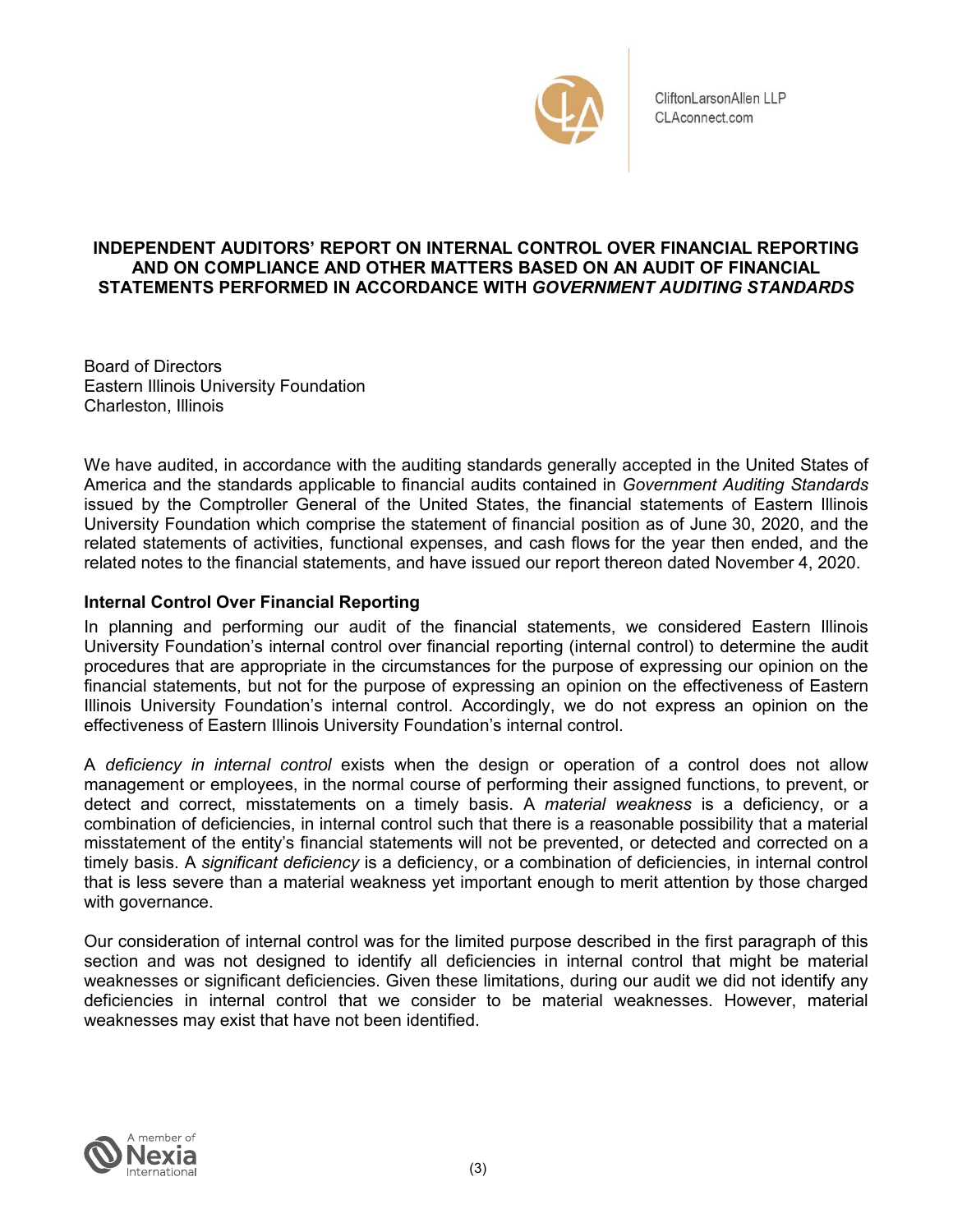## **Compliance and Other Matters**

As part of obtaining reasonable assurance about whether Eastern Illinois University Foundation's financial statements are free from material misstatement, we performed tests of its compliance with certain provisions of laws, regulations, contracts, and grant agreements, noncompliance with which could have a direct and material effect on the determination of financial statement amounts. However, providing an opinion on compliance with those provisions was not an objective of our audit, and accordingly, we do not express such an opinion. The results of our tests disclosed no instances of noncompliance or other matters that are required to be reported under *Government Auditing Standards*.

## **Purpose of this Report**

The purpose of this report is solely to describe the scope of our testing of internal control and compliance and the results of that testing, and not to provide an opinion on the effectiveness of the entity's internal control or on compliance. This report is an integral part of an audit performed in accordance with *Government Auditing Standards* in considering the entity's internal control and compliance. Accordingly, this communication is not suitable for any other purpose.

Viifton Larson Allen LLP

**CliftonLarsonAllen LLP**

Peoria, Illinois November 4, 2020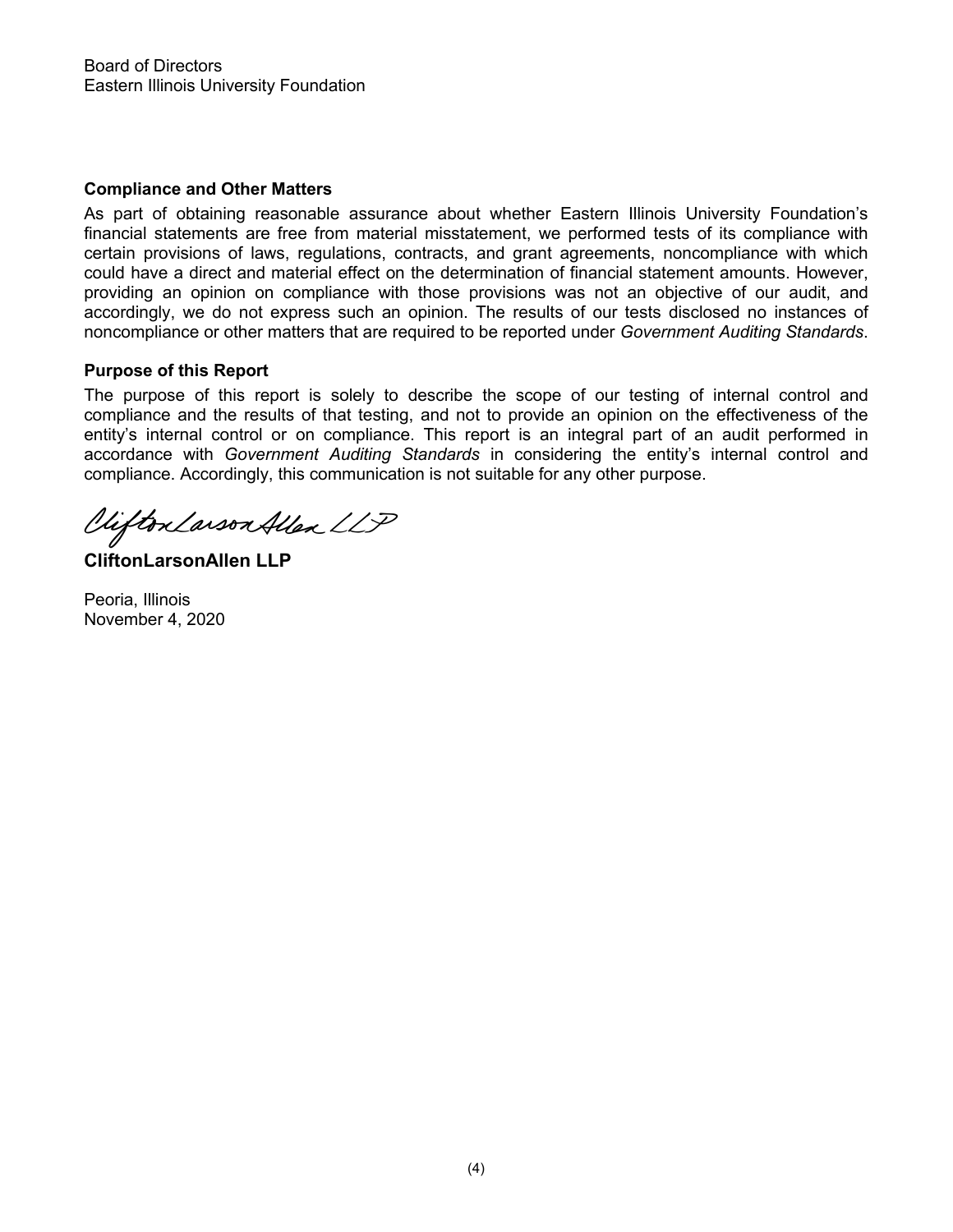# **EASTERN ILLINOIS UNIVERSITY FOUNDATION STATEMENTS OF FINANCIAL POSITION JUNE 30, 2020 AND 2019**

|                                                    | 2020             | 2019              |
|----------------------------------------------------|------------------|-------------------|
| <b>ASSETS</b>                                      |                  |                   |
| Cash and Cash Equivalents                          | 12,735,623<br>\$ | \$<br>9,183,229   |
| <b>Other Receivables</b>                           | 13,484           | 20,097            |
| Grain Inventory                                    | 4,089            | 32,111            |
| <b>Prepaid Expenses</b>                            | 41,352           | 13,314            |
| <b>Pledges Receivable</b>                          | 527,121          | 201,059           |
| Investments                                        | 77,463,262       | 75,102,313        |
| <b>Investment in Real Estate</b>                   | 3,354,546        | 3,354,546         |
| Assets Held Under Split-Interest Agreements        | 238,965          | 273,687           |
| Beneficial Interest in Split-Interest Agreements   | 3,731,237        | 3,928,859         |
| <b>Beneficial Interest in Trusts</b>               | 1,270,523        | 1,298,046         |
| Property and Equipment, Net                        | 1,614,000        | 1,642,643         |
| Cash Surrender Value of Life Insurance             | 40,580           | 179,434           |
| <b>Total Assets</b>                                | \$101,034,782    | <u>95,229,338</u> |
| <b>LIABILITIES AND NET ASSETS</b>                  |                  |                   |
| <b>LIABILITIES</b>                                 |                  |                   |
| Accounts Payable and Other Liabilities             | \$<br>58,572     | \$<br>95,799      |
| <b>Deferred Revenue</b>                            | 10,006           | 75                |
| <b>Obligations Under Split-Interest Agreements</b> | 110,394          | 124,074           |
| <b>Total Liabilities</b>                           | 178,972          | 219,948           |
| <b>NET ASSETS</b>                                  |                  |                   |
| <b>Without Donor Restrictions</b>                  | 4,747,446        | 4,311,024         |
| <b>With Donor Restrictions</b>                     | 96,108,364       | 90,698,366        |
| <b>Total Net Assets</b>                            | 100,855,810      | 95,009,390        |
| <b>Total Liabilities and Net Assets</b>            | \$101,034,782    | 95,229,338<br>æ.  |

*See accompanying Notes to Financial Statements.*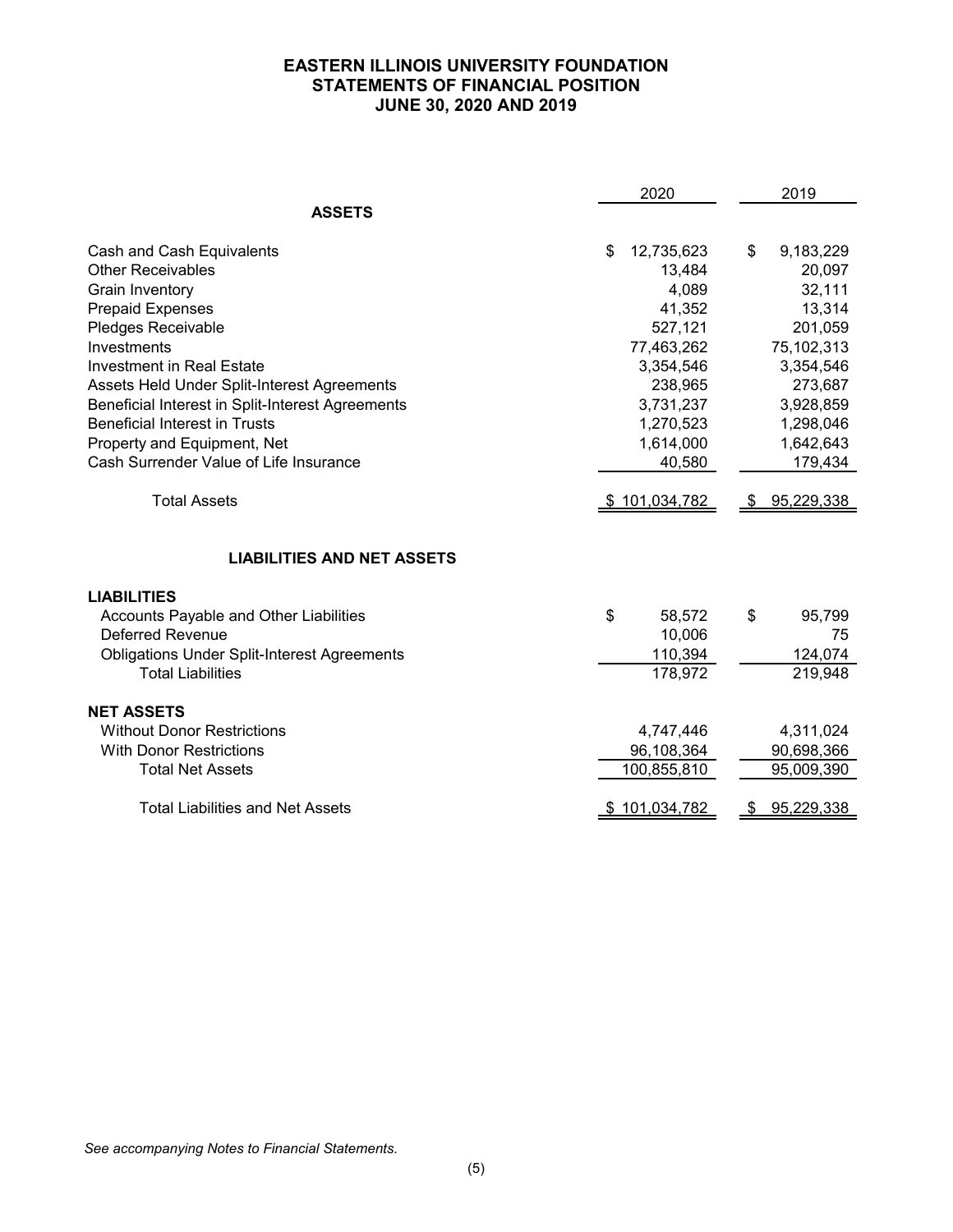## **EASTERN ILLINOIS UNIVERSITY FOUNDATION STATEMENT OF ACTIVITIES YEAR ENDED JUNE 30, 2020**

|                                              | <b>Without Donor</b><br>Restrictions |           | <b>With Donor</b><br>Restrictions |             | Total           |
|----------------------------------------------|--------------------------------------|-----------|-----------------------------------|-------------|-----------------|
| <b>REVENUE, SUPPORT, AND GAINS</b>           |                                      |           |                                   |             |                 |
| Contributions                                | \$                                   | 38,391    | \$                                | 6,209,731   | \$<br>6,248,122 |
| <b>Special Events</b>                        |                                      |           |                                   | 3,900       | 3,900           |
| Investment Income, Net of Fees               |                                      | 72,506    |                                   | 2,132,745   | 2,205,251       |
| <b>Realized Gains</b>                        |                                      |           |                                   | 634,026     | 634,026         |
| <b>Unrealized Gains</b>                      |                                      | 8,002     |                                   | 690,672     | 698,674         |
| Change in Value of Split Interest Agreements |                                      |           |                                   | 333,729     | 333,729         |
| <b>Service Contract With University</b>      |                                      | 216,432   |                                   |             | 216,432         |
| <b>Other Operating Revenue</b>               |                                      | 63,938    |                                   | 49,394      | 113,332         |
| Net Assets Released from Restrictions        |                                      | 4,644,199 |                                   | (4,644,199) |                 |
| Total Revenue, Support, and Gains            |                                      | 5,043,468 |                                   | 5,409,998   | 10,453,466      |
| <b>EXPENSES</b>                              |                                      |           |                                   |             |                 |
| Program Services                             |                                      | 4,005,315 |                                   |             | 4,005,315       |
| Management and General                       |                                      | 569,220   |                                   |             | 569,220         |
| Fundraising                                  |                                      | 32,511    |                                   |             | 32,511          |
| <b>Total Expenses</b>                        |                                      | 4,607,046 |                                   |             | 4,607,046       |
| <b>CHANGE IN NET ASSETS</b>                  |                                      | 436,422   |                                   | 5,409,998   | 5,846,420       |
| Net Assets - Beginning of Year               |                                      | 4,311,024 |                                   | 90,698,366  | 95,009,390      |
| <b>NET ASSETS - END OF YEAR</b>              | \$                                   | 4,747,446 | S                                 | 96,108,364  | \$100,855,810   |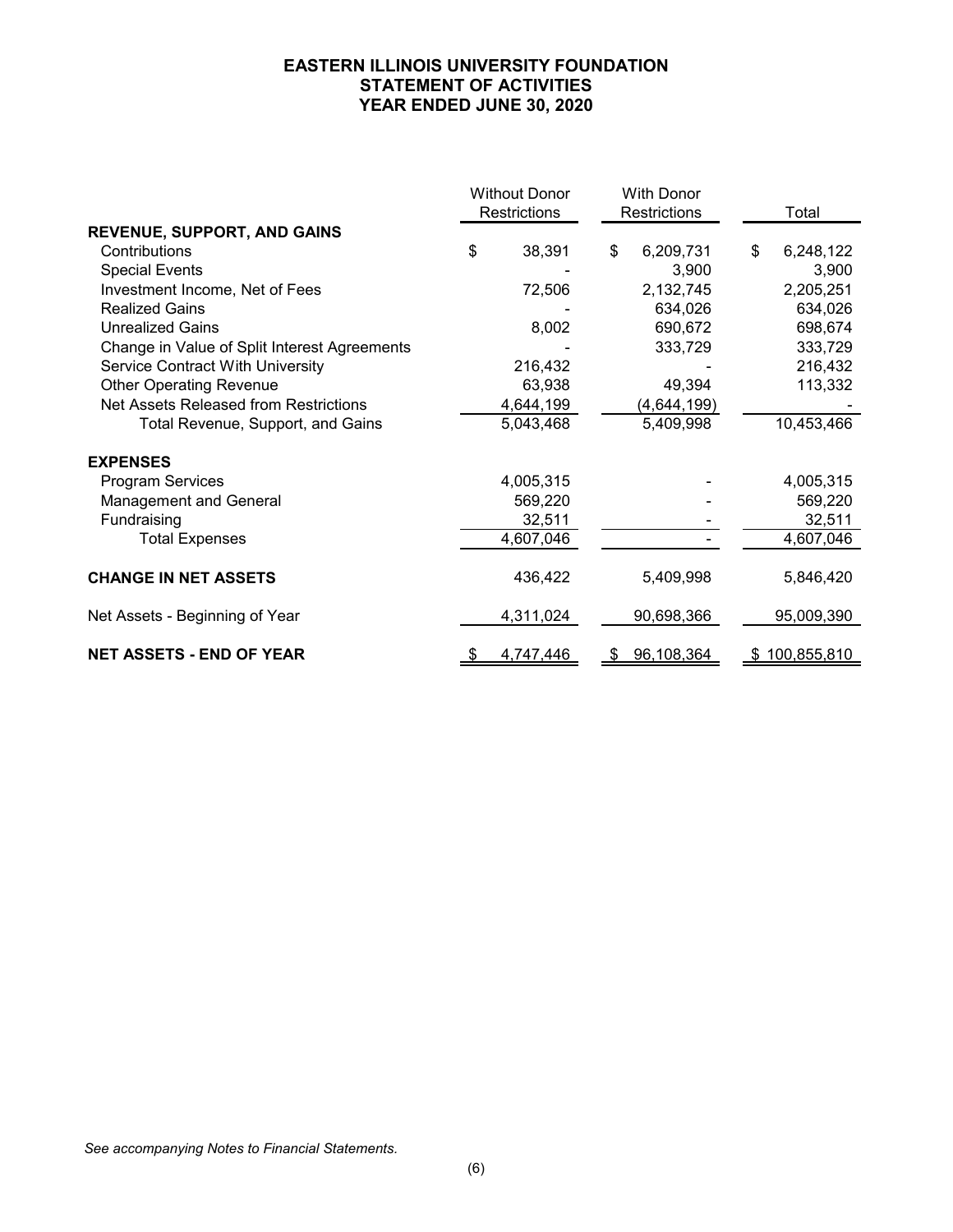## **EASTERN ILLINOIS UNIVERSITY FOUNDATION STATEMENT OF ACTIVITIES YEAR ENDED JUNE 30, 2019**

|                                              | <b>Without Donor</b><br>Restrictions |           | <b>With Donor</b><br>Restrictions |    | Total       |
|----------------------------------------------|--------------------------------------|-----------|-----------------------------------|----|-------------|
| <b>REVENUE, SUPPORT, AND GAINS</b>           |                                      |           |                                   |    |             |
| Contributions                                | \$                                   | 37,031    | \$<br>2,596,942                   | \$ | 2,633,973   |
| <b>Special Events</b>                        |                                      |           | 51,137                            |    | 51,137      |
| Investment Income, Net of Fees               |                                      | 81,959    | 2,458,886                         |    | 2,540,845   |
| <b>Realized Gains</b>                        |                                      |           | 4,671,603                         |    | 4,671,603   |
| <b>Unrealized Losses</b>                     |                                      | (13, 221) | (6,822,365)                       |    | (6,835,586) |
| Change in Value of Split Interest Agreements |                                      |           | (254, 344)                        |    | (254, 344)  |
| <b>Service Contract With University</b>      |                                      | 222,297   |                                   |    | 222,297     |
| <b>Other Operating Revenue</b>               |                                      | 56,820    | 50,551                            |    | 107,371     |
| Net Assets Released from Restrictions        |                                      | 5,056,827 | (5,056,827)                       |    |             |
| Total Revenue, Support, and Gains            |                                      | 5,441,713 | (2,304,417)                       |    | 3,137,296   |
| <b>EXPENSES</b>                              |                                      |           |                                   |    |             |
| <b>Program Services</b>                      |                                      | 4,494,951 |                                   |    | 4,494,951   |
| <b>Management and General</b>                |                                      | 600,879   |                                   |    | 600,879     |
| Fundraising                                  |                                      | 35,634    |                                   |    | 35,634      |
| <b>Total Expenses</b>                        |                                      | 5,131,464 |                                   |    | 5,131,464   |
| <b>CHANGE IN NET ASSETS</b>                  |                                      | 310,249   | (2,304,417)                       |    | (1,994,168) |
| Net Assets - Beginning of Year               |                                      | 4,000,775 | 93,002,783                        |    | 97,003,558  |
| <b>NET ASSETS - END OF YEAR</b>              | S                                    | 4,311,024 | \$<br>90,698,366                  | \$ | 95,009,390  |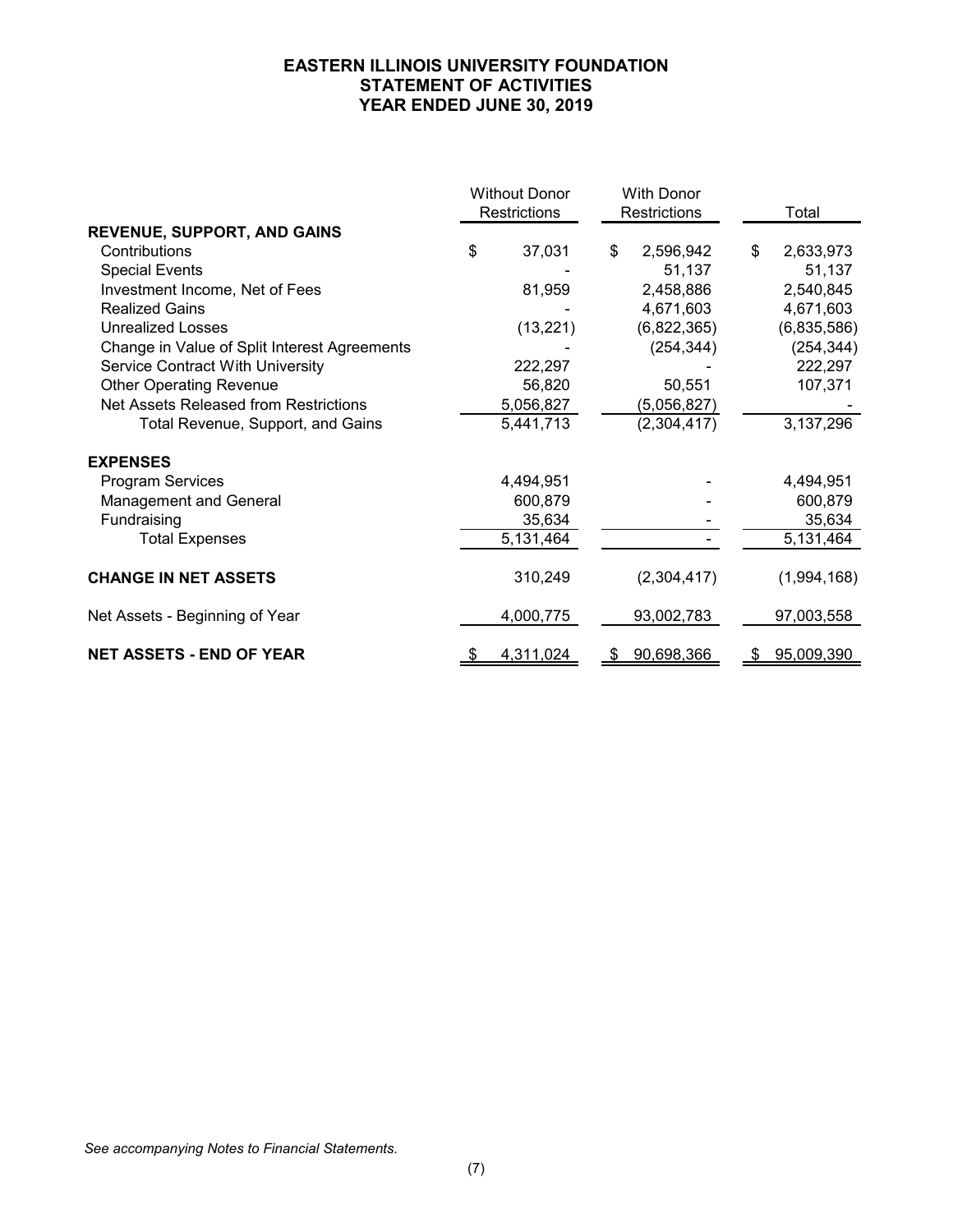## **EASTERN ILLINOIS UNIVERSITY FOUNDATION STATEMENT OF FUNCTIONAL EXPENSES YEAR ENDED JUNE 30, 2020**

|                                      | Program<br><b>Services</b> | Management<br>and General | Fundraising | Total           |
|--------------------------------------|----------------------------|---------------------------|-------------|-----------------|
| Scholarship Awards                   | 1,362,816<br>\$            | \$                        | \$          | 1,362,816<br>\$ |
| <b>Personnel Services</b>            | 19,801                     | 377,336                   | 23,700      | 420,837         |
| Occupancy                            | 6,575                      | 40,231                    | 2,348       | 49,154          |
| <b>Professional Fees</b>             |                            | 52,159                    |             | 52,159          |
| Software Licensing and Maintenance   | 3,139                      |                           |             | 3,139           |
| <b>Telephone Expense</b>             |                            | 12,263                    | 5,541       | 17,804          |
| Supplies                             |                            | 6,197                     |             | 6,197           |
| Postage                              |                            | 4,341                     | 5           | 4,346           |
| Printing                             |                            | 5,443                     |             | 5,443           |
| Dues, Subscriptions, and Promotions  |                            | 10,424                    |             | 10,424          |
| Meetings and Receptions              | 1,114                      | 19,197                    |             | 20,311          |
| Insurance                            | 803                        | 15,380                    | 287         | 16,470          |
| <b>Grants to University</b>          | 2,543,107                  |                           |             | 2,543,107       |
| Distribution per Court Order         | 66,196                     |                           |             | 66,196          |
| Depreciation                         | 1,764                      | 26,249                    | 630         | 28,643          |
| <b>Total Expenses by Function</b>    | 4,005,315                  | 569,220                   | 32,511      | 4,607,046       |
| <b>Functional Expense Percentage</b> | 86.9%                      | 12.4%                     | 0.7%        | 100.0%          |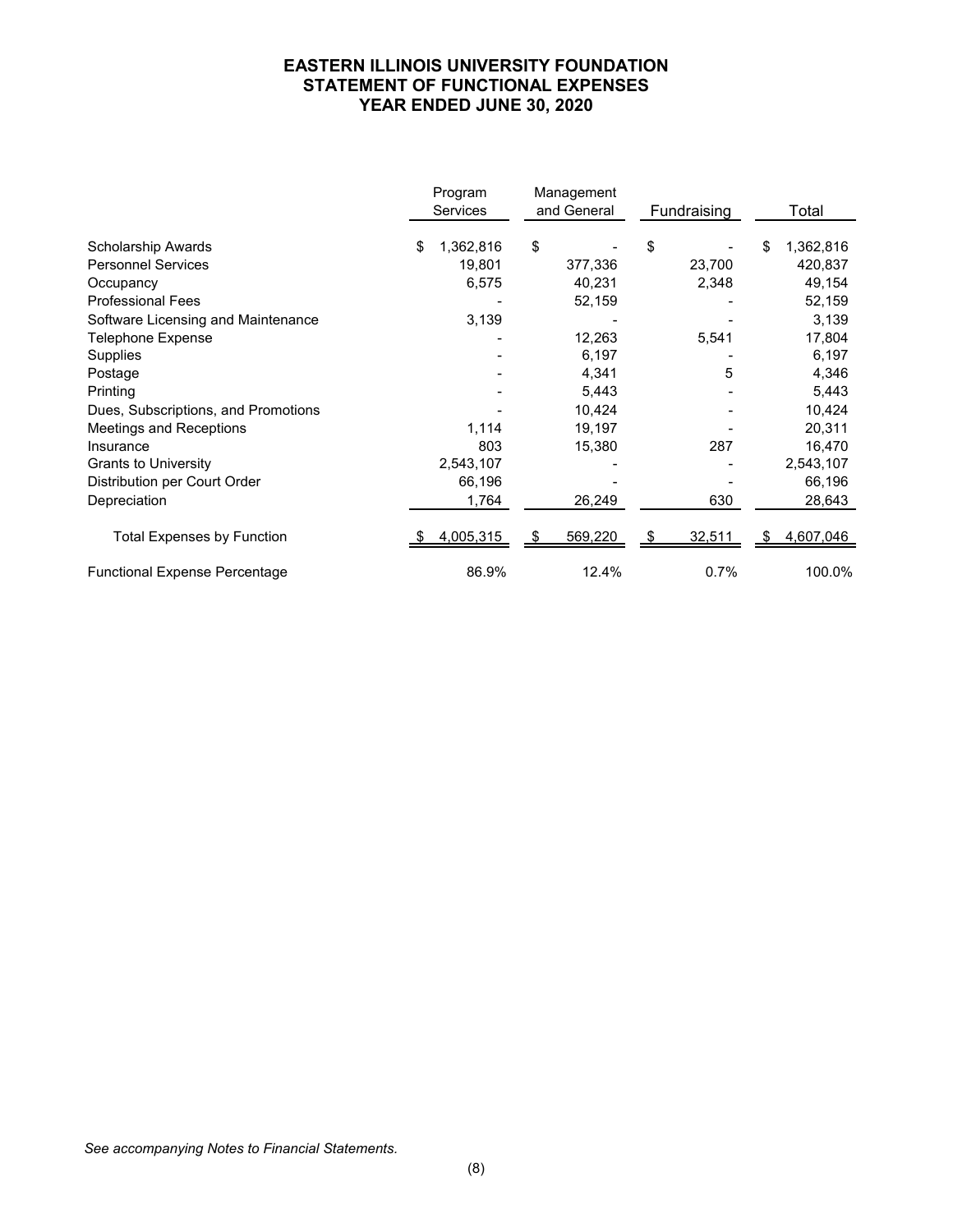## **EASTERN ILLINOIS UNIVERSITY FOUNDATION STATEMENT OF FUNCTIONAL EXPENSES YEAR ENDED JUNE 30, 2019**

|                                      | Program<br>Services | Management<br>and General | Fundraising | Total           |
|--------------------------------------|---------------------|---------------------------|-------------|-----------------|
| Scholarship Awards                   | 1,189,969<br>\$     | \$                        | \$          | 1,189,969<br>\$ |
| <b>Personnel Services</b>            | 24,046              | 378,349                   | 25,431      | 427,826         |
| Occupancy                            | 6,103               | 39,327                    | 1,489       | 46,919          |
| <b>Professional Fees</b>             |                     | 66,982                    |             | 66,982          |
| Software Licensing and Maintenance   | 35,320              |                           |             | 35,320          |
| <b>Telephone Expense</b>             |                     | 10,642                    | 7,386       | 18,028          |
| Supplies                             |                     | 13,965                    |             | 13,965          |
| Postage                              |                     | 5,448                     | 762         | 6,210           |
| Printing                             |                     | 10,580                    |             | 10,580          |
| Dues, Subscriptions, and Promotions  |                     | 9,911                     |             | 9,911           |
| Meetings and Receptions              | 2,068               | 21,510                    |             | 23,578          |
| Insurance                            | 600                 | 17,664                    | 146         | 18,410          |
| <b>Grants to University</b>          | 2,657,123           |                           |             | 2,657,123       |
| Distribution per Court Order         | 578,000             |                           |             | 578,000         |
| Depreciation                         | 1,722               | 26,501                    | 420         | 28,643          |
| <b>Total Expenses by Function</b>    | 4,494,951           | 600,879                   | 35,634      | 5,131,464       |
| <b>Functional Expense Percentage</b> | 87.6%               | 11.7%                     | 0.7%        | 100.0%          |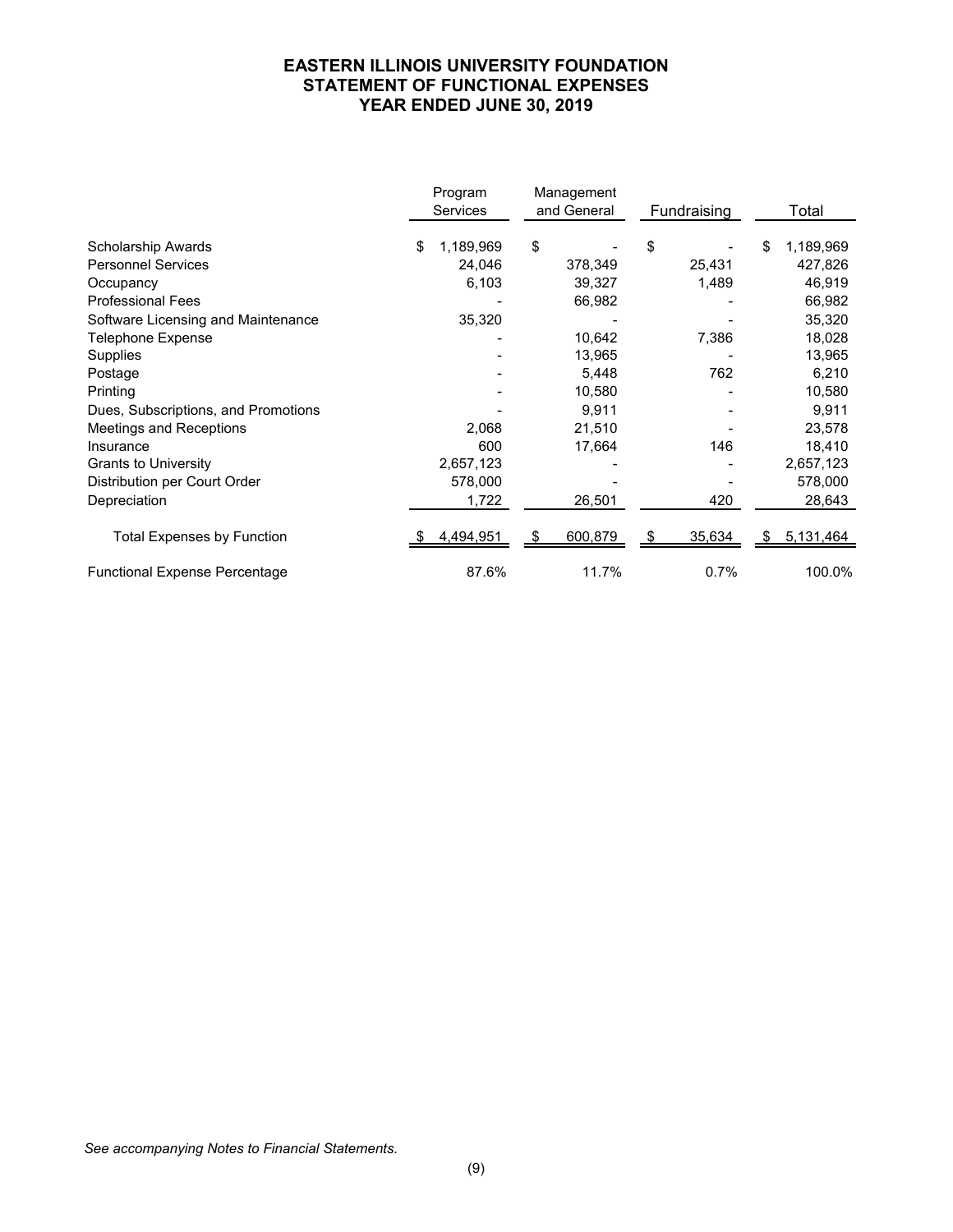## **EASTERN ILLINOIS UNIVERSITY FOUNDATION STATEMENTS OF CASH FLOWS YEARS ENDED JUNE 30, 2020 AND 2019**

|                                                                                                       | 2020                   | 2019              |
|-------------------------------------------------------------------------------------------------------|------------------------|-------------------|
| <b>CASH FLOWS FROM OPERATING ACTIVITIES</b>                                                           |                        |                   |
| Contributions, Gifts, and Pledges                                                                     | \$<br>4,398,505        | \$<br>1,718,768   |
| <b>Special Events</b>                                                                                 | 3,900                  | 51,137            |
| Payments of Scholarships and Grants/Awards to Others                                                  | (1, 333, 222)          | (1, 181, 447)     |
| Payments to Suppliers, Vendors, and Others                                                            | (550, 907)             | (1,002,146)       |
| Grants to the University                                                                              | (2,543,107)            | (2,657,123)       |
| <b>Other Receipts</b>                                                                                 | 113,332                | 107,371           |
| Net Cash Provided (Used) by Operating Activities                                                      | 88,501                 | (2,963,440)       |
| <b>CASH FLOWS FROM INVESTING ACTIVITIES</b>                                                           |                        |                   |
| Proceeds From the Sale of Investments                                                                 | 2,193,742              | 2,757,021         |
| Earnings On Investments, Net of Investment Expense                                                    | 2,937,785              | 1,980,008         |
| Purchase of Investments, Including Reinvested Income                                                  | (3, 187, 251)          | (2,997,198)       |
| Net Cash Provided by Investing Activities                                                             | 1,944,276              | 1,739,831         |
| <b>CASH FLOWS FROM FINANCING ACTIVITIES</b>                                                           |                        |                   |
| Private Gifts For Endowment Purposes                                                                  | 1,540,099              | 959,568           |
| Payments to Annuitants                                                                                | (20, 482)              | (340, 713)        |
| Net Cash Provided by Financing Activities                                                             | 1,519,617              | 618,855           |
| NET CHANGE IN CASH AND CASH EQUIVALENTS                                                               | 3,552,394              | (604, 754)        |
| Cash and Cash Equivalents - Beginning of Year                                                         | 9,183,229              | 9,787,983         |
| CASH AND CASH EQUIVALENTS - END OF YEAR                                                               | \$<br>12,735,623       | \$<br>9,183,229   |
| RECONCILIATION OF CHANGE IN NET ASSETS TO NET CASH                                                    |                        |                   |
| PROVIDED (USED) BY OPERATING ACTIVITIES                                                               |                        |                   |
| Change in Net Assets                                                                                  | \$<br>5,846,420        | \$<br>(1,994,168) |
| Adjustments to Reconcile Change in Net Assets to Net Cash<br>Provided (Used) by Operating Activities: |                        |                   |
| <b>Depreciation Expense</b>                                                                           | 28,643                 | 28,643            |
| Change in Split Interest Receivable                                                                   |                        | 54,633            |
| Investment Income (Net of Fees)                                                                       | (2,205,251)            | (2,540,845)       |
| Realized Gain On Sale of Investments                                                                  | (634, 026)             | (4,671,603)       |
| Unrealized (Gain) Loss on Investments                                                                 | (698, 674)             | 6,835,586         |
| Change in Split Interest Agreements                                                                   | (333, 729)             | 254,344           |
| <b>Private Gifts For Endowment Purposes</b>                                                           | (1,540,099)            | (959, 568)        |
| Changes in Operating Assets and Liabilities:                                                          |                        |                   |
| <b>Other Receivables</b>                                                                              | 6,613                  | (304)             |
| Pledges Receivable                                                                                    | (326,062)              | (8,041)           |
| <b>Prepaid Expenses</b>                                                                               |                        | (2, 382)          |
|                                                                                                       | (28, 038)<br>(37, 227) |                   |
| <b>Accounts Payable</b><br><b>Deferred Revenue</b>                                                    | 9,931                  | 42,190<br>(1,925) |
| Net Cash Provided (Used) by Operating Activities                                                      | \$<br>88,501           | \$<br>(2,963,440) |
|                                                                                                       |                        |                   |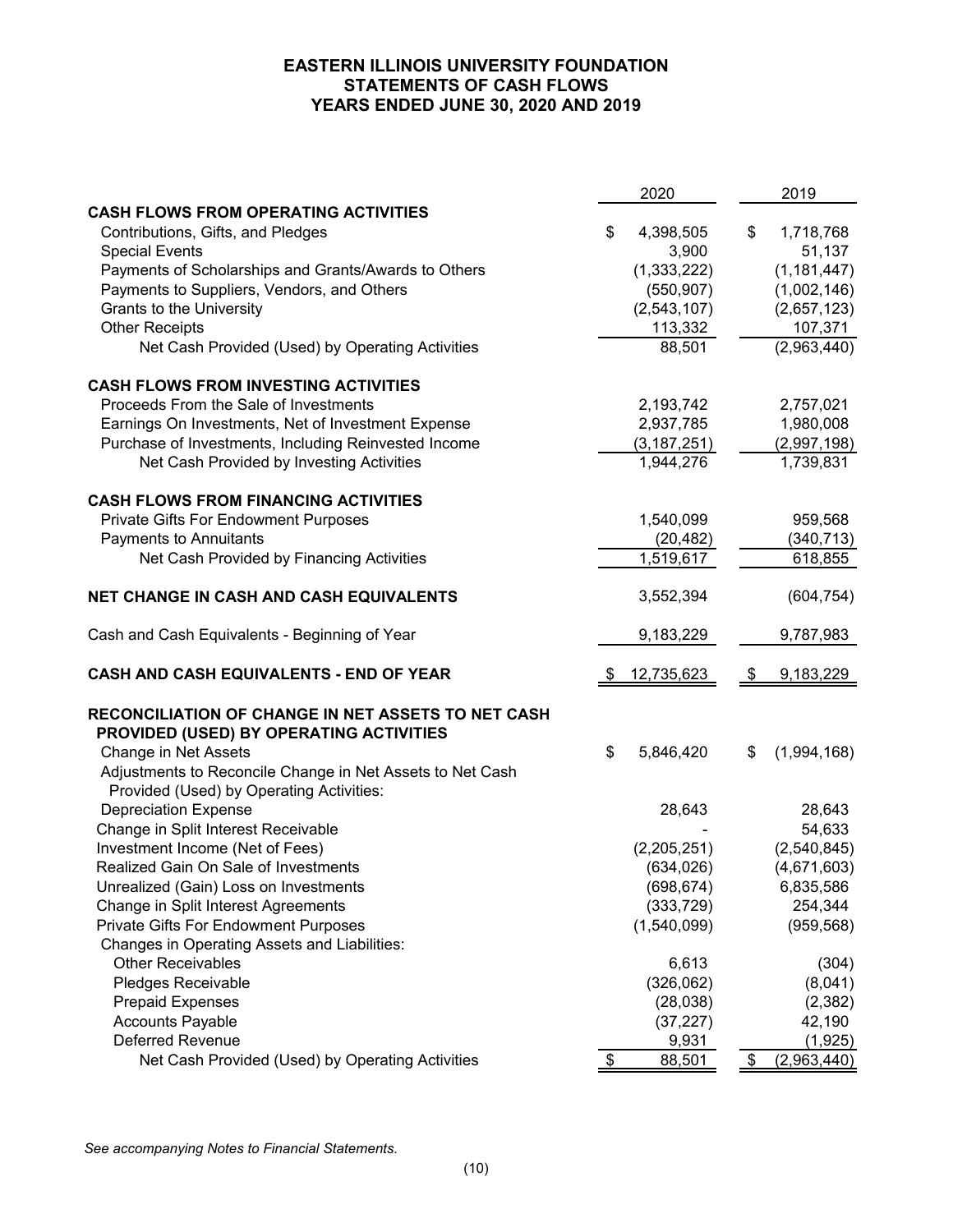# **NOTE 1 SUMMARY OF SIGNIFICANT ACCOUNTING POLICIES**

## **Nature of Operations**

Eastern Illinois University Foundation (the Foundation), located in Charleston, Illinois, was incorporated under the laws of the state of Illinois as a nonprofit organization. The primary function of the Foundation is to assist in developing and increasing the facilities of Eastern Illinois University for broader educational opportunities for its students, alumni, and citizens of the state of Illinois by encouraging gifts of money, property, works of art, and other materials having educational, artistic, or historical value. These gifts are to be administered with the primary objective of serving purposes other than those for which the state of Illinois ordinarily makes sufficient appropriations.

# **Financial Reporting Entity**

The Foundation is a component unit of Eastern Illinois University, and the Foundation's financial statements are also included as part of Eastern Illinois University's financial statements and the State of Illinois Comprehensive Annual Financial Report.

# **Method of Accounting**

The financial statements have been prepared on the accrual basis of accounting in accordance with accounting principles generally accepted in the United States of America (U.S. GAAP).

# **Basis of Presentation**

The financial statement presentation follows Financial Accounting Standards Board (FASB) Accounting Standards Codification (ASC) 958 *Not-for-Profit Entities*. Under FASB ASC 958, the Foundation is required to report information regarding its financial position and activities according to two classes of net assets: without donor restrictions and with donor restrictions. Net assets with donor restrictions can be temporary in nature, which includes contributed net assets for which donor-imposed time and/or purpose restrictions have not been met. Other donor-imposed restrictions are permanent in nature, which includes contributed net assets which require, by donor restriction, that the corpus be invested in perpetuity and only the income be made available for program operations in accordance with donor restrictions.

# **Cash and Cash Equivalents**

For purposes of the statements of cash flows, the Foundation considers all highly liquid investments with an original maturity of three months or less to be cash equivalents. Funds invested through the Illinois Funds are considered cash equivalents.

#### **Investments**

The Foundation is authorized by the board of directors to invest funds in compliance with stated investment policies. Investments are carried at their fair value, as determined by quoted market prices for investments that have readily available fair value. For investments for which a readily determinable fair value does not exist (e.g. private equities and alternative investments), the investments are valued at estimated fair values based on information provided by the fund managers. Because of the inherent uncertainty of valuation relating to the Foundation's investments in investee funds and their underlying investments, the estimate of fair value may differ from the values that would have been used had a ready market existed, and any difference could be material.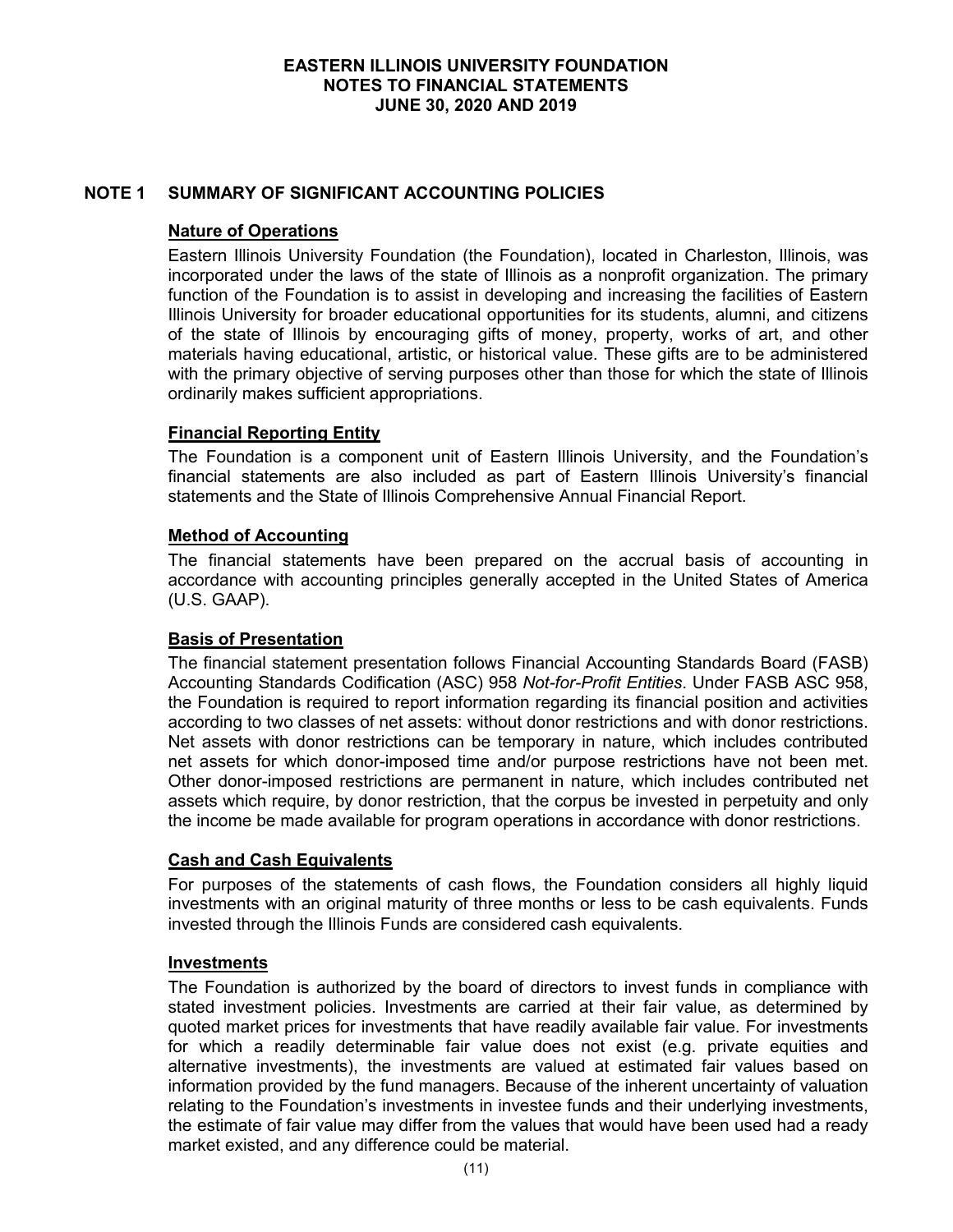# **NOTE 1 SUMMARY OF SIGNIFICANT ACCOUNTING POLICIES (CONTINUED)**

## **Investments (Continued)**

If a donor has not provided specific instructions, Illinois Compiled Statutes (760 ILCS 51/4) permits the board of directors to authorize for expenditure the net appreciation (realized and unrealized) of the investments of endowment funds. When administering its power to spend net appreciation, the board of directors is required to consider the Foundation's long-term and short-term needs, present and anticipated financial requirements, expected total return on its investments, price-level trends, and general economic conditions. Any net appreciation that is spent is required to be spent for the purposes for which the endowment was established.

The long-term objective of the endowment funds, as determined by the board of directors, is to achieve a total return in excess of its current spending rate policy over a twenty-year time horizon. The current rate of the spending rate policy is 5% per year, comprised of a 4.25% spending rate and 0.75% for administrative expenses. In addition to achieving the 5% spending rate policy, the policy asset allocation is designed to cover the costs of inflation, investment management/consulting fees, and other related costs. The spending allowance calculation is determined by taking the spending rate (currently 5%) times the investment portfolio's trailing twelve-quarter average market value, as of June 30th of each year. Any remaining return over the 5% spending rate will be retained for use in future years.

The Foundation maintains pooled investment accounts for its endowments and charitable gift annuities. Investment income and realized and unrealized gains and losses from securities in the pooled investment accounts are allocated monthly to the individual endowments and charitable gift annuities based on the relationship of the total fair value of the pooled investment accounts, as adjusted for additions to or deductions from those accounts.

# **Receivables**

Unconditional promises to give (pledges) are recorded as an asset and contribution in the period in which they are received. Conditional promises to give are recorded in the period in which conditions have been met. Matching gift expectances are not accrued as receivable but are recognized upon receipt.

Promises to give that are collectable beyond one year are recorded at fair value of their estimated future cash flows. Pledges have been adjusted for all known uncollectible amounts and no allowance for bad debts is considered necessary for the years ended June 30, 2020 and 2019.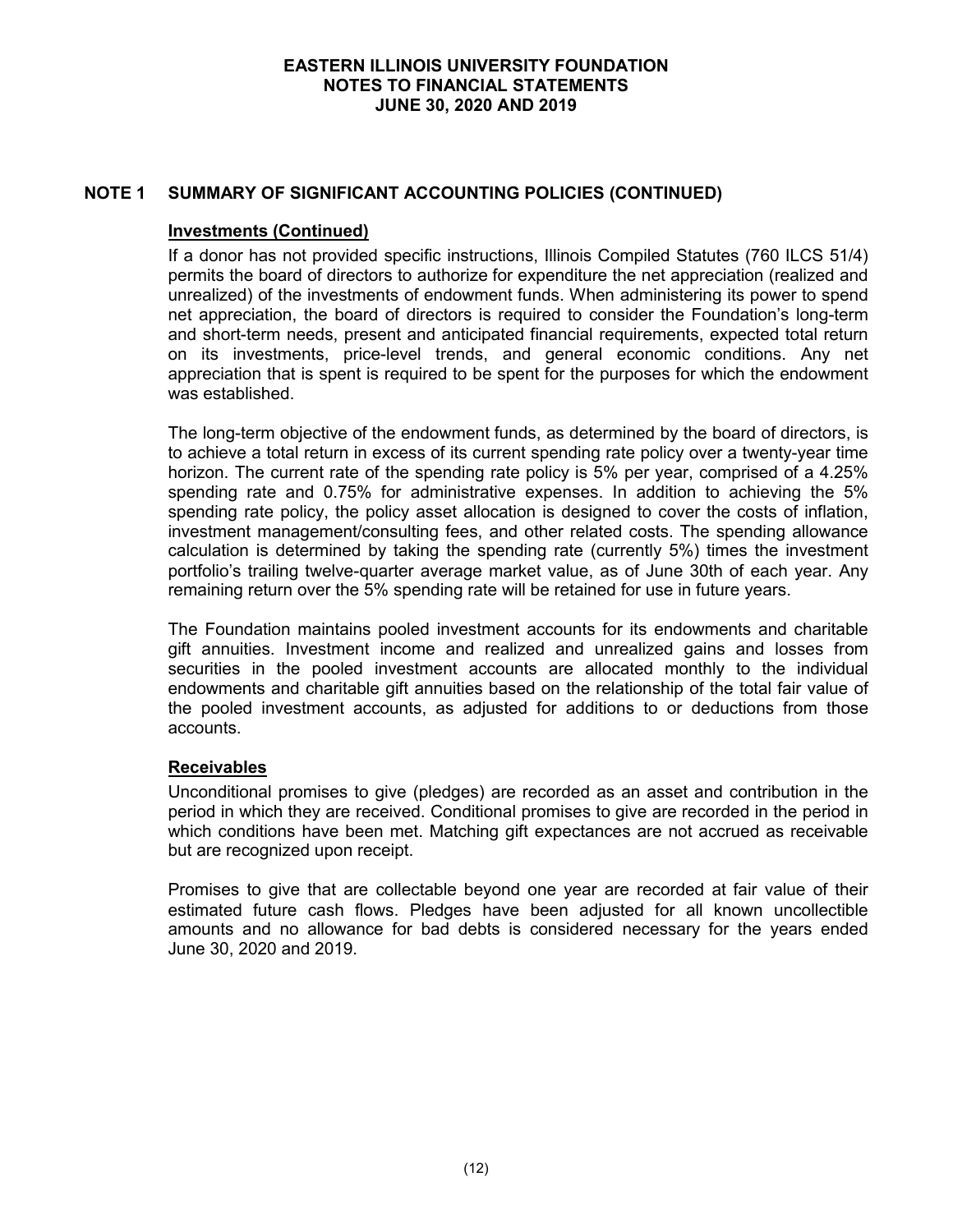# **NOTE 1 SUMMARY OF SIGNIFICANT ACCOUNTING POLICIES (CONTINUED)**

# **Split-Interest Agreements**

Split-interest agreements are valued at fair value at the time of donation with a corresponding liability recorded for the present value of the expected payments due to the donors or third-party beneficiaries with the difference recorded as contributions in the net asset type based on the donor's restriction. On an annual basis, the Foundation revalues the liability to make distributions to the designated beneficiaries based on actuarial assumptions. Adjustments to reflect the present value of the estimated annuity payments and changes in actuarial assumptions are included in the statements of activities.

## **Beneficial Interest in Split-Interest Agreements**

The Foundation is the beneficiary of certain split-interest agreements held by independent trustees. Contribution revenue is recognized at the date a trust has been established with an initial valuation based on the expected present value of the Foundation's interest in a trust's assets. Present value computations consider, among other factors, appropriate interest rates and estimated donor mortality which are assessed annually for reasonableness. Subsequent to initial valuation, changes are recognized separately in the statements of activities.

## **Beneficial Interest in Trusts**

The Foundation recognizes beneficial interest in trusts as contribution income upon receipt based on the Foundation's share of fair value of the underlying trust assets. Subsequent to initial contribution recognition, changes in fair value of the underlying trust assets are recognized separately in the statements of activities.

# **Property and Equipment**

Property and equipment are recorded at cost at the date of acquisition, or fair market value at the date of donation in the case of gifts. The Foundation's capitalization threshold for property and equipment is as follows: equipment \$5,000 or greater, land \$100,000 or greater, buildings \$100,000 or greater, and building improvements \$25,000 or greater.

Renovations to buildings and equipment that significantly increase the value or extend the useful life of the asset are capitalized in accordance with the capitalization policy described above. Routine repairs and maintenance are charged to operating expense in the year in which the expense was incurred.

Depreciation is computed using the straight-line method over the estimated useful lives of the assets, generally 50 years for buildings, 15 to 20 years for building improvements and 4 to 7 years for equipment.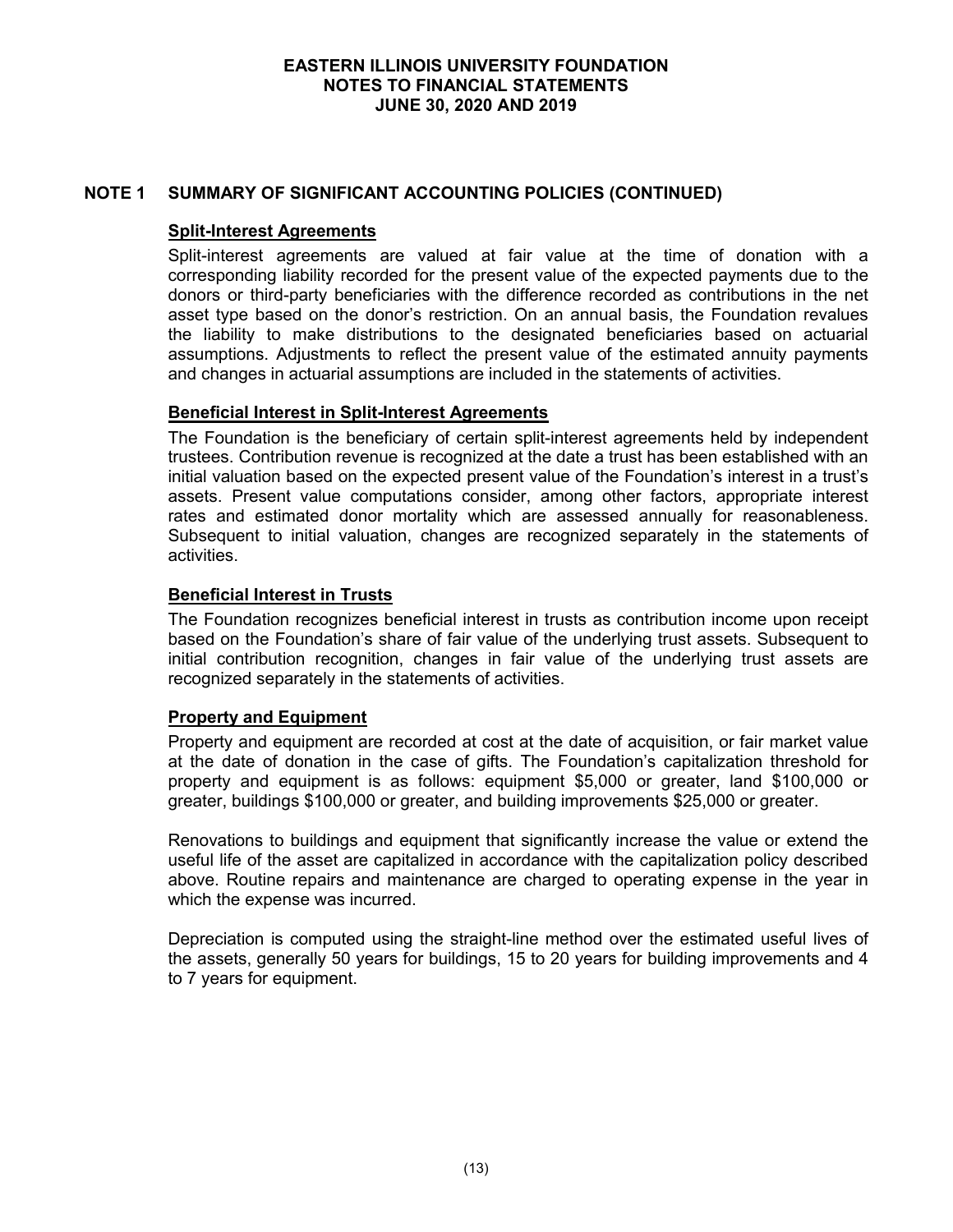# **NOTE 1 SUMMARY OF SIGNIFICANT ACCOUNTING POLICIES (CONTINUED)**

## **Impairment of Long-Lived Assets**

The Foundation reviews long-lived assets for impairment whenever events or changes in circumstances indicate the carrying amount of an asset may not be recoverable. Recoverability of assets to be held and used is measured by a comparison of the carrying amount of an asset to future undiscounted net cash flows expected to be generated by the asset. If such assets are considered to be impaired, the impairment to be recognized is measured by the amount by which the carrying amount of the assets exceeds the fair market value of the assets. Assets to be disposed of are reported at the lower of carrying amount or fair value less costs to sell.

## **Cash Surrender Value of Life Insurance**

Cash surrender value of life insurance represents the surrender value of insurance policies where donors have transferred ownership of the policies to the Foundation, and the Foundation is named as beneficiary. Life insurance policies are carried at net cash surrender value. Changes in value (realized and unrealized) are recorded in the statements of activities.

# **Panther Club**

The purpose of the Panther Club, a division of the Foundation, is to raise funds for the University's Athletic Department. The amounts raised are recorded as gifts. The costs of the Panther Club are paid through its fund-raising activities.

#### **Revenue Recognition**

Revenue from contracts with customers is recognized when the services are performed in an amount that reflects the consideration expected to be entitled in exchange for these services.

The timing of revenue recognition, billings, and cash collections can result in receivables, contract assets, and contract liabilities. Accounts receivable are recorded when the right to consideration becomes unconditional and are presented separately in the statements of financial position. The Foundation does not have significant contract assets or liabilities.

The following table represents the Foundation's significant revenue streams disaggregated according to the timing of the transfer of services by source for the years ending June 30:

| Revenue Recognized at a Point in Time:                            | 2020      | 2019      |
|-------------------------------------------------------------------|-----------|-----------|
| Contributions                                                     | 6,248,122 | 2,633,973 |
| <b>Special Events</b>                                             | 3.900     | 51,137    |
| Total                                                             | 6,252,022 | 2,685,110 |
| Revenue Recognized Over Time:<br>Service Contract with University | 216,432   | 222.297   |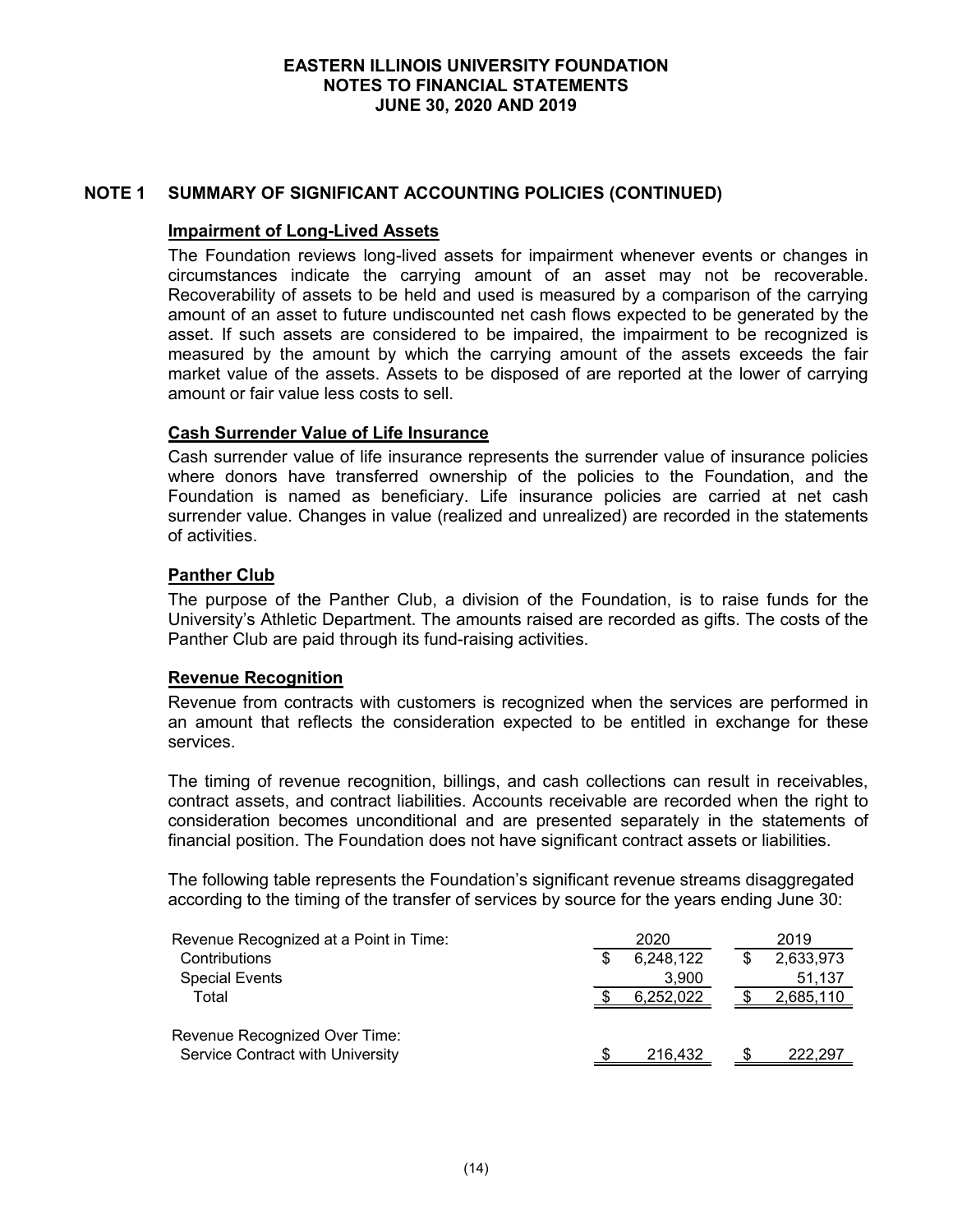# **NOTE 1 SUMMARY OF SIGNIFICANT ACCOUNTING POLICIES (CONTINUED)**

## *Contributions*

Contributions are recognized at fair value in the period in which the pledges are made. Contributions are distinguished between those that increase net assets with donor restrictions and without donor restrictions. Net assets with donor restrictions result from donor restrictions that the contributions are to be used for restricted purposes. When the restriction has been met, the net assets with donor restrictions are released to net assets without donor restrictions.

Real estate and other objectively measurable assets that are available for financial support are recorded at their fair value at the date of contribution. Nonmonetary assets, art objects, equipment, and various services contributed directly to Eastern Illinois University through the Foundation for direct benefit of an Eastern Illinois University department are not included in the financial statements, although donors receive recognition for such contributions.

The value of contributed services of a number of volunteers is not reflected in the financial statements since the services are not specialized services that would otherwise be purchased

#### *Special Events*

Special event revenue consists of the income raised from special fundraising events. Revenue for special events is recognized during the fiscal year for which the event is held. The remaining special event revenue for events to be held in future fiscal years are deferred and then recognized in the fiscal year for which that event will take place.

#### *Service Contract with University*

The Foundation has an agreement with Eastern Illinois University to receive, hold and administer gifts of property, real or personal, financial or otherwise, to be used for and on behalf of Eastern Illinois University, its faculty, students and staff in accordance with the terms specified by the donor. The University provides the Foundation with in-kind services in an amount not to exceed the Foundation's cost of coordinating these activities.

# **Fair Value of Financial Instruments**

The carrying amounts of cash and cash equivalents and accounts payable and other liabilities approximate fair value due to the short maturity of these financial instruments. Receivables are initially recorded at fair value using an appropriate discount rate and approximate fair value at year-end. Investments, assets held under split-interest agreements, beneficial interest in split-interest agreements, beneficial interest in trusts, and obligations under split-interest agreements are carried at fair value.

### **Use of Estimates**

The preparation of financial statements in conformity with U.S. GAAP requires management to make estimates and assumptions that affect the reported amounts of assets and liabilities and contingent assets and liabilities at the date of the financial statements. Actual results could differ from those estimates.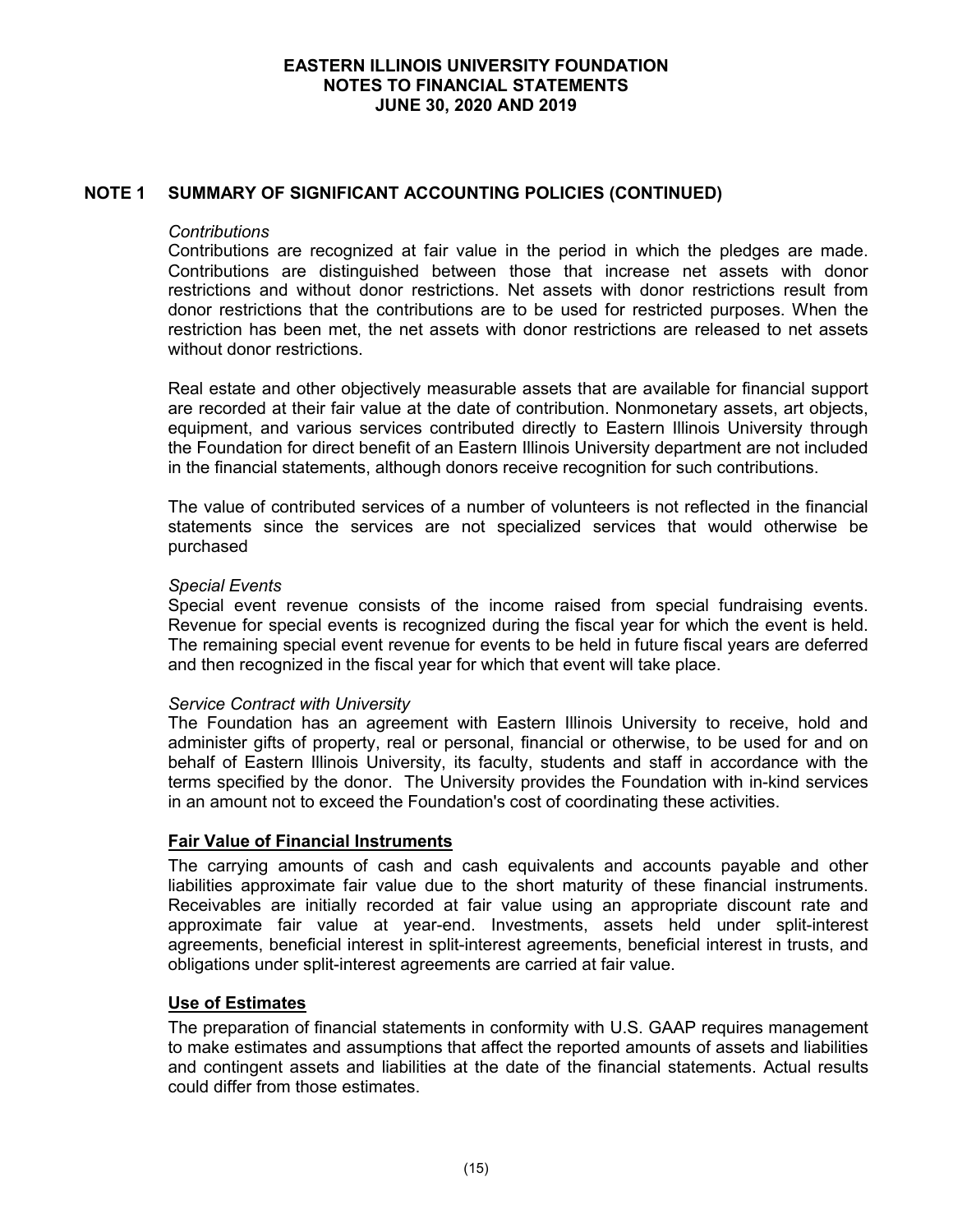# **NOTE 1 SUMMARY OF SIGNIFICANT ACCOUNTING POLICIES (CONTINUED)**

## **Income Taxes**

The Foundation is a nonprofit corporation and is exempt from income taxes under Section 501(c)(3) of the Internal Revenue Code and has been determined not to be a private Foundation.

# **Accounting for Uncertain Tax Positions**

The Foundation accounts for uncertainty in income taxes in accordance with FASB ASC 740-10, which provides guidance for the financial statement recognition, measurement, and disclosure of uncertain tax positions when it is more likely than not that the positions will be sustained upon examination of tax authorities.

The Foundation files informational returns in the U.S. federal jurisdiction and the state of Illinois. The Foundation's federal and state informational returns are subject to possible examination by the regulatory authorities until the related statutes of limitations on those information returns have expired. The Foundation is not currently under an examination by those regulatory authorities. As of June 30, 2020, the Foundation has no unrecognized tax benefits.

# **Functional Expense Allocation**

The financial statements report certain categories of expenses that are attributable to program or supporting functions of the Foundation. The Foundation uses a percentage of time spent on the direct conduct or supervision of programs that fulfill the Foundation's mission compared to the time spent on administrative duties to allocate salaries. Depreciation and insurance expenses are allocated based on the percentage of the employee's time spent on the direct conduct or supervision of program services. All other program and supporting service allocations are determined by management on an equitable basis.

#### **Subsequent Events**

Management has considered subsequent events occurring through November 4, 2020, which is the date these financial statements were available to be issued. Management believes no such events require any additional disclosures.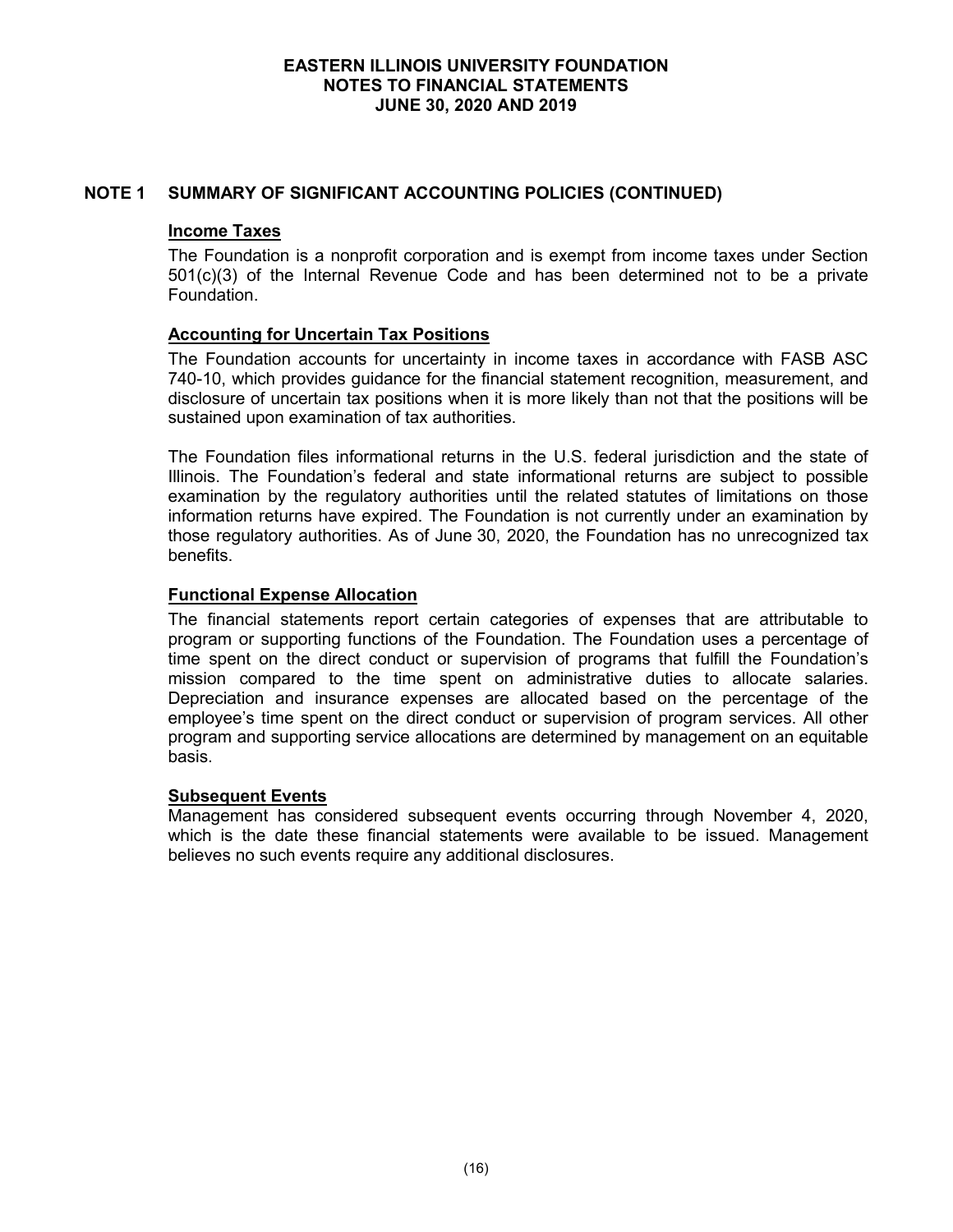# **NOTE 2 CONCENTRATION OF CREDIT RISK**

Custodial credit risk is the risk that in the event of a bank failure, deposits may not be returned. The Foundation's cash and cash equivalents on the statements of financial position total \$12,735,623 and \$9,183,229 at June 30, 2020 and 2019, respectively. The cash deposits are held with Eastern Illinois University, with the majority of the cash balances being held with The Illinois Funds. Investments in The Illinois Funds, a money market pool created by the Illinois State Legislature under the control of the Illinois State Treasurer, is reported at \$1 per share value, which equals the Foundation's fair value of the pool.

Carrying amount of cash and cash equivalents at June 30:

|                                             | 2020       | 2019      |
|---------------------------------------------|------------|-----------|
| Unrestricted Cash and Cash Equivalents      | 833.779    | 809.884   |
| <b>Restricted Cash and Cash Equivalents</b> | 11.901.844 | 8.373.345 |
| Total                                       | 12,735,623 | 9.183.229 |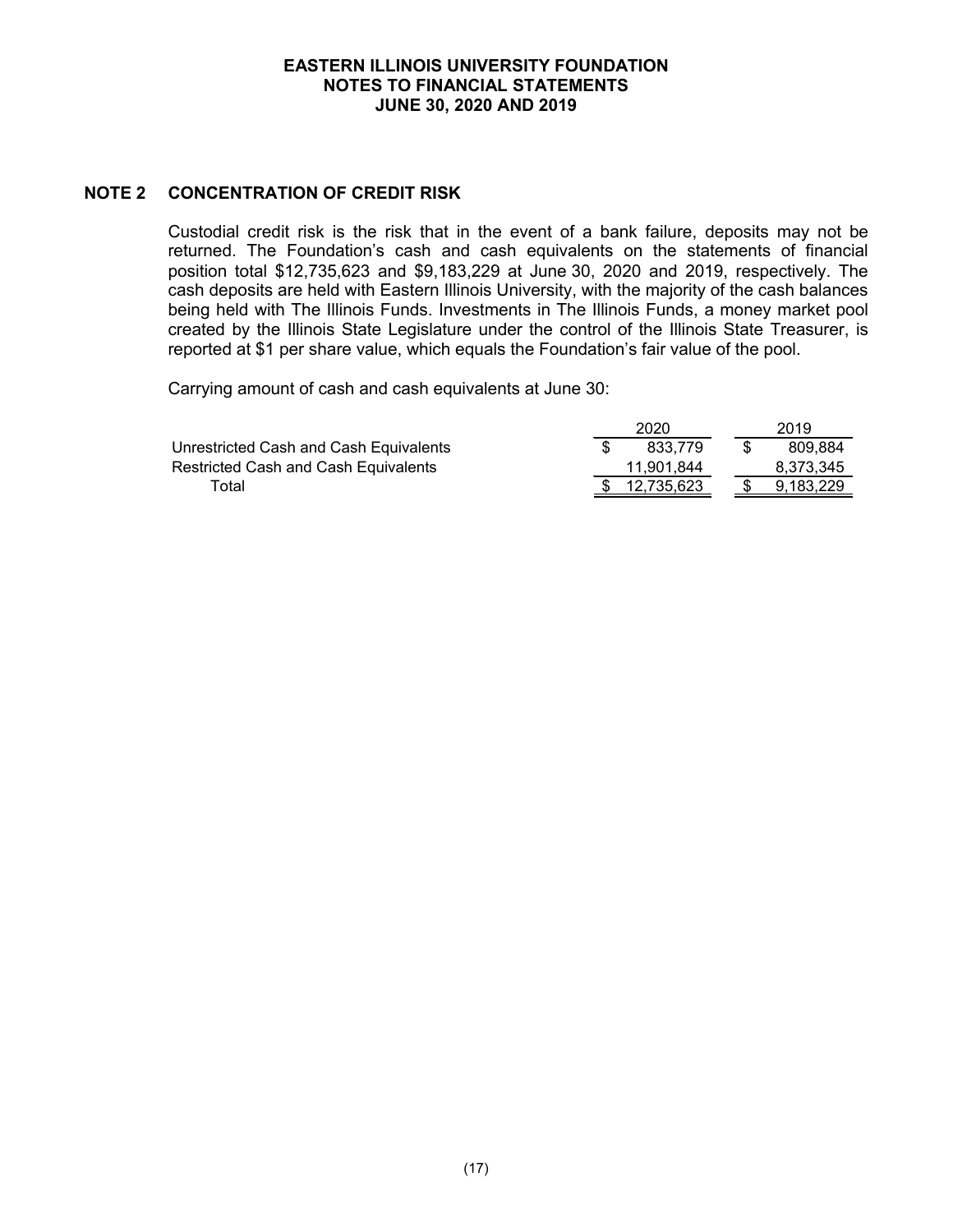# **NOTE 3 INVESTMENTS**

Investments at June 30, consisted of the following:

|                                                           | 2020 |            |  | 2019 |            |
|-----------------------------------------------------------|------|------------|--|------|------------|
| Cash and Cash Equivalents (Money Market Mutual            |      |            |  |      |            |
| Funds)                                                    | \$   | 1,292,138  |  | \$   | 1,169,252  |
| Investments Administered By Charles Schwab                |      |            |  |      |            |
| & Co., Inc.:                                              |      |            |  |      |            |
| Open Ended Mutual Bond funds                              |      | 9,119,205  |  |      | 10,411,451 |
| Open Ended Mutual Equity funds                            |      | 29,050,048 |  |      | 22,814,584 |
| Corporate Equity - Student Investment                     |      | 357,871    |  |      | 316,234    |
| Fixed Income - Student Investment                         |      | 965        |  |      | 990        |
| Alternative Investments:                                  |      |            |  |      |            |
| <b>Investments Administered by Corbin Pinehurst</b>       |      |            |  |      | 4,040,752  |
| <b>Investments Administered by Mercer</b>                 |      | 947,828    |  |      | 1,102,194  |
| Investments Administered by Neuberger Berman              |      | 1,660,258  |  |      | 1,555,150  |
| Investments Administered by Park Street Capital           |      | 269,145    |  |      | 431,417    |
| <b>Investments Administered by Goldman Sachs</b>          |      | 109,335    |  |      | 192,420    |
| <b>Investments Administered by Portfolio Advisors</b>     |      | 2,489,830  |  |      | 2,492,450  |
| Investments Administered by Montauk                       |      | 218,175    |  |      | 186,517    |
| Investments Administered by Harvest                       |      | 1,831,270  |  |      | 1,456,483  |
| <b>Investments Administered by RWC Emerging Markets</b>   |      | 4,354,669  |  |      | 4,447,250  |
| Investments Administered by ABS                           |      | 3,644,035  |  |      | 3,473,354  |
| <b>Investments Administered by BlackRock</b>              |      | 4,228,257  |  |      | 4,169,852  |
| Investments Administered by Evanston                      |      | 4,670,065  |  |      | 4,262,467  |
| <b>Investments Administered by FEG Select</b>             |      | 12,673,405 |  |      | 12,853,183 |
| Investments administered by Accolade                      |      | 130,912    |  |      |            |
| Investments administered by Falcon                        |      | 7,104      |  |      |            |
| Investments administered by Edge Principal Investments IV |      | 440,042    |  |      |            |
| Investments administered by RPC Fund XIV                  |      | (8, 675)   |  |      |            |
| Investments administered by BPC Opportunities Fund IV     |      | 216,345    |  |      |            |
| Cash Surrender Value of Life Insurance                    |      | 40,580     |  |      | 179,434    |
| Investment in Real Estate                                 |      | 3,354,546  |  |      | 3,354,546  |
| Beneficial Interest in Split-Interest Agreements          |      | 3,731,237  |  |      | 3,928,859  |
| <b>Beneficial Interest in Trusts</b>                      |      | 1,270,523  |  |      | 1,298,046  |
| Total                                                     | \$   | 86,099,113 |  | \$   | 84,136,885 |

Total investment return is comprised of the following at June 30:

|                                      | 2020       |  | 2019        |
|--------------------------------------|------------|--|-------------|
| Interest and Dividends               | 2,325,859  |  | 2,694,142   |
| Investment Fees                      | (120, 608) |  | (153, 297)  |
| <b>Realized Investment Gains</b>     | 634.026    |  | 4,671,603   |
| Unrealized Investment Gains (Losses) | 698.674    |  | (6,835,586) |
| Net Investment Gain                  | 3.537.951  |  | 376.862     |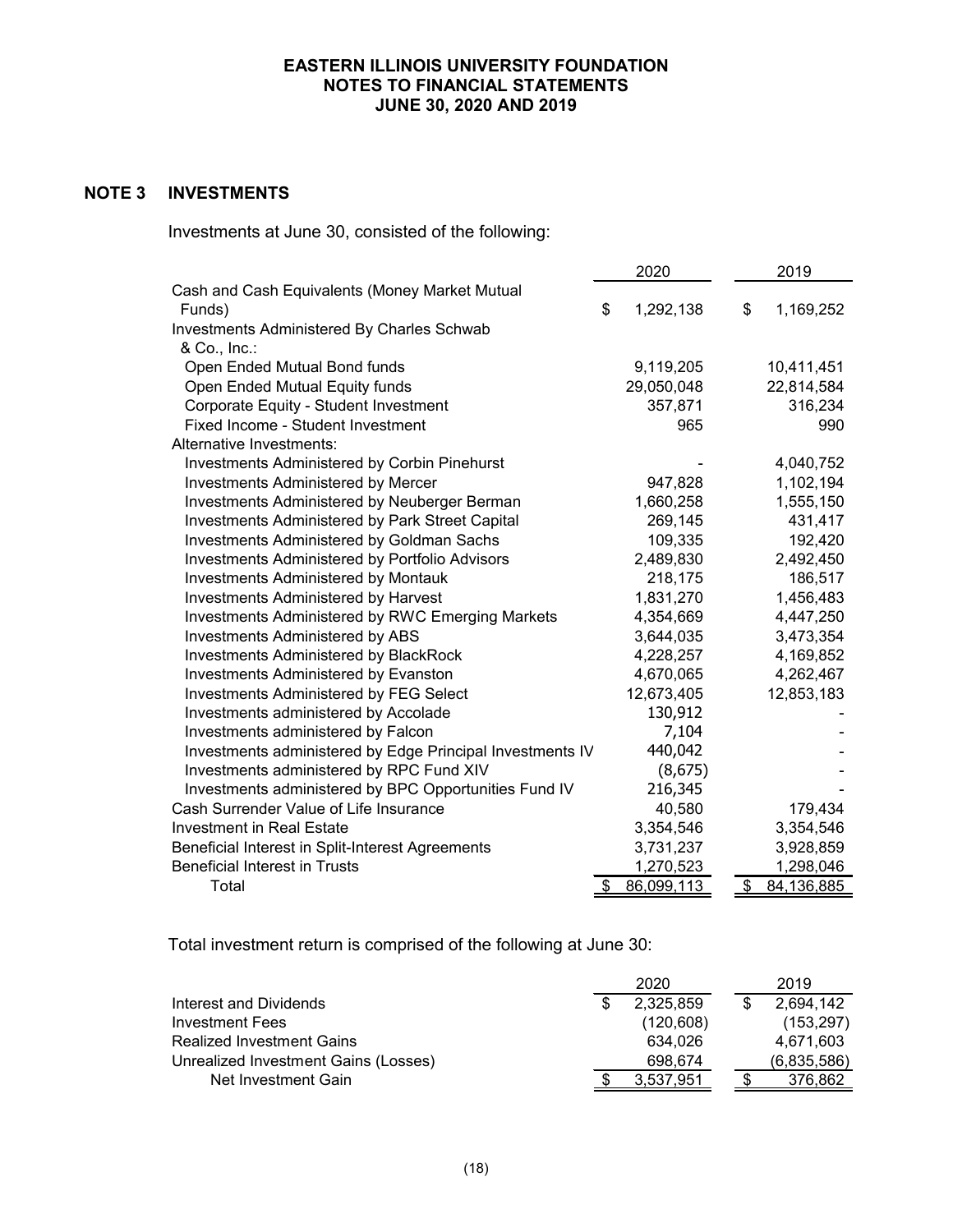## **NOTE 4 ASSETS HELD AND OBLIGATIONS UNDER SPLIT-INTEREST AGREEMENTS**

Split-interest agreements are agreements where donors enter into a trust or other arrangement under which the Foundation is the beneficiary. Charitable gift annuities are agreements in which the Foundational accepts a contribution and agrees to an obligation to make periodic stipulated payments to donors or third-party beneficiaries of a specified time. Charitable lead trust are agreements in which the Foundation accepts contribution and receives all income generated by the investment during the life of the donor. Upon death of the donor, the annuity is then transferred to the beneficiary.

On an annual basis, the Foundation revalues the liability to make distributions to the designed beneficiaries based on actuarial assumptions. Adjustments to reflect the present value of the estimated annuity payments and changes in actuarial assumptions are included in the statements of activities. The present value of estimated future payments is calculated using an actuarial discount rate and applicable mortality tables.

Assets held under split-interest agreements consist of the following at June 30:

|                                                          | 2020 |         |   | 2019    |
|----------------------------------------------------------|------|---------|---|---------|
| Charitable Remainder Trust:                              |      |         |   |         |
| Cash and Cash Equivalents (Money Market                  | \$   | 1,360   | S | 221     |
| Mutual Funds)                                            |      |         |   |         |
| <b>Mutual Bond Funds</b>                                 |      | 76,664  |   | 40,296  |
| <b>Mutual Equity Funds</b>                               |      | 39,244  |   | 75,471  |
| <b>Total Charitable Remainder Trust</b>                  |      | 117,268 |   | 115,988 |
| <b>Charitable Gift Annuities:</b>                        |      |         |   |         |
| Cash and Cash Equivalents (Money Market                  |      |         |   |         |
| Mutual Funds)                                            |      | 4       |   | 5       |
| <b>Mutual Bond Funds</b>                                 |      | 66,185  |   | 82,574  |
| <b>Mutual Equity Funds</b>                               |      | 55,508  |   | 75,120  |
| <b>Total Charitable Gift Annuities</b>                   |      | 121,697 |   | 157,699 |
| <b>Total Assets Held Under Split-Interest Agreements</b> |      | 238.965 |   | 273.687 |

#### **NOTE 5 BENEFICIAL INTEREST IN TRUSTS**

As of June 30, 2020 and 2019, the Foundation has recorded its beneficial interest in two charitable trusts. In one of the trusts, the Foundation has a one-quarter interest in the earnings of the trust and the Foundation has a one-sixth interest in the earnings of the other trust.

The beneficial interest in the trusts is valued at the lower of the fair value of the underlying assets or the estimated value of the expected future cash flows. The value of these interests are \$1,270,523 and \$1,298,046 at June 30, 2020 and 2019, respectively. The trustee does not have variance power to redirect the interest in the trust to other entities. The net decrease in the value of the beneficial interest in trust totaled \$(27,523) and \$(8,449) for the years ended June 30, 2020 and 2019, respectively.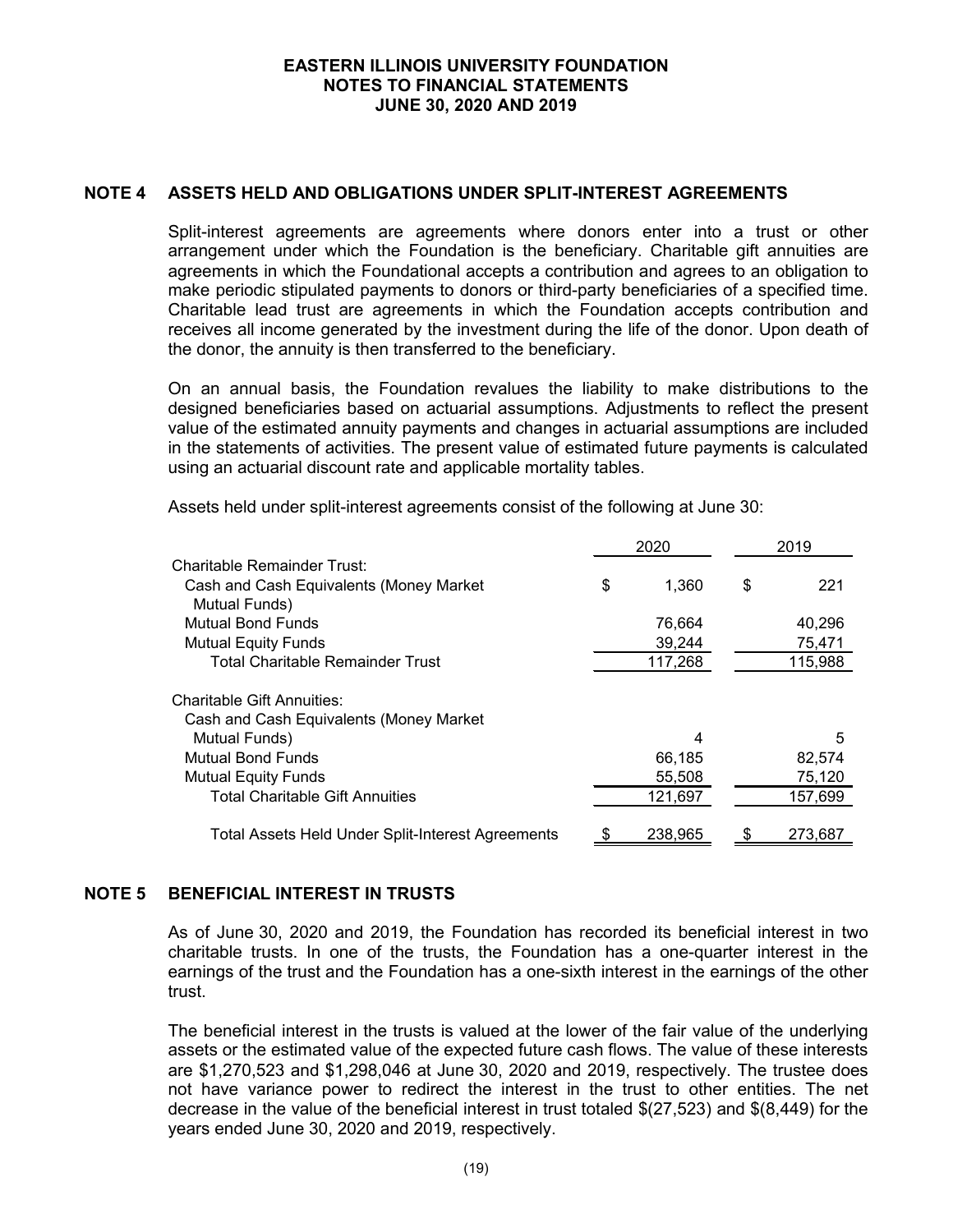## **NOTE 6 BENEFICIAL INTEREST IN SPLIT-INTEREST AGREEMENTS**

The Foundation has been named the beneficiary of one charitable lead unitrust and three charitable remainder trusts which are managed by third parties. Under the terms of the charitable lead unitrust, the third-party trustee pays 6% of the fair market value of the trust at December 31, annually, to eight organizations, of which the Foundation receives 20.125% of this annual distribution, during the agreement's terms.

The Foundation is the beneficiary of a 5% interest of two of the charitable remainder trusts' assets. The value of these interest are \$3,731,237 and \$3,928,859 at June 30, 2020 and 2019, respectively. Upon the death of the survivor beneficiary, both of the charitable remainder unitrusts will mature and these assets will be distributed to the Foundation. The third charitable remainder unitrust has the Foundation listed as the sole beneficiary upon the death of the surviving beneficiary. The net decrease in the value of the split-interest agreements totaled \$(197,622) and \$(251,604) for the years ended June 30, 2020 and 2019, respectively.

# **NOTE 7 FAIR VALUE MEASUREMENTS**

The Foundation follows FASB ASC 820-10 *Fair Value Measurements*, which provides a framework for measuring fair value under U.S. GAAP. FASB ASC 820-10 defines fair value as the exchange price that would be received for an asset or paid to transfer a liability in an orderly transaction between market participants on the measurement date. FASB ASC 820- 10 requires that valuation techniques maximize the use of observable inputs and minimize the use of unobservable inputs. FASB ASC 820-10 also establishes a fair value hierarchy, which prioritizes the valuation inputs into three broad levels as described below.

*Level 1* – Inputs to the valuation methodology derived from unadjusted quoted prices for identical assets or liabilities in active markets.

*Level 2* – Other observable inputs including quoted prices for similar assets or liabilities in active or inactive markets, and inputs that are principally derived from or corroborated by observable market data by correlation or other means.

*Level 3* – Inputs to the valuation methodology which are unobservable and significant to the fair value measurements. These inputs are only used when Level 1 or Level 2 inputs are not available.

During fiscal years 2020 and 2019, there were no changes in valuation techniques that would have a significant impact on the results.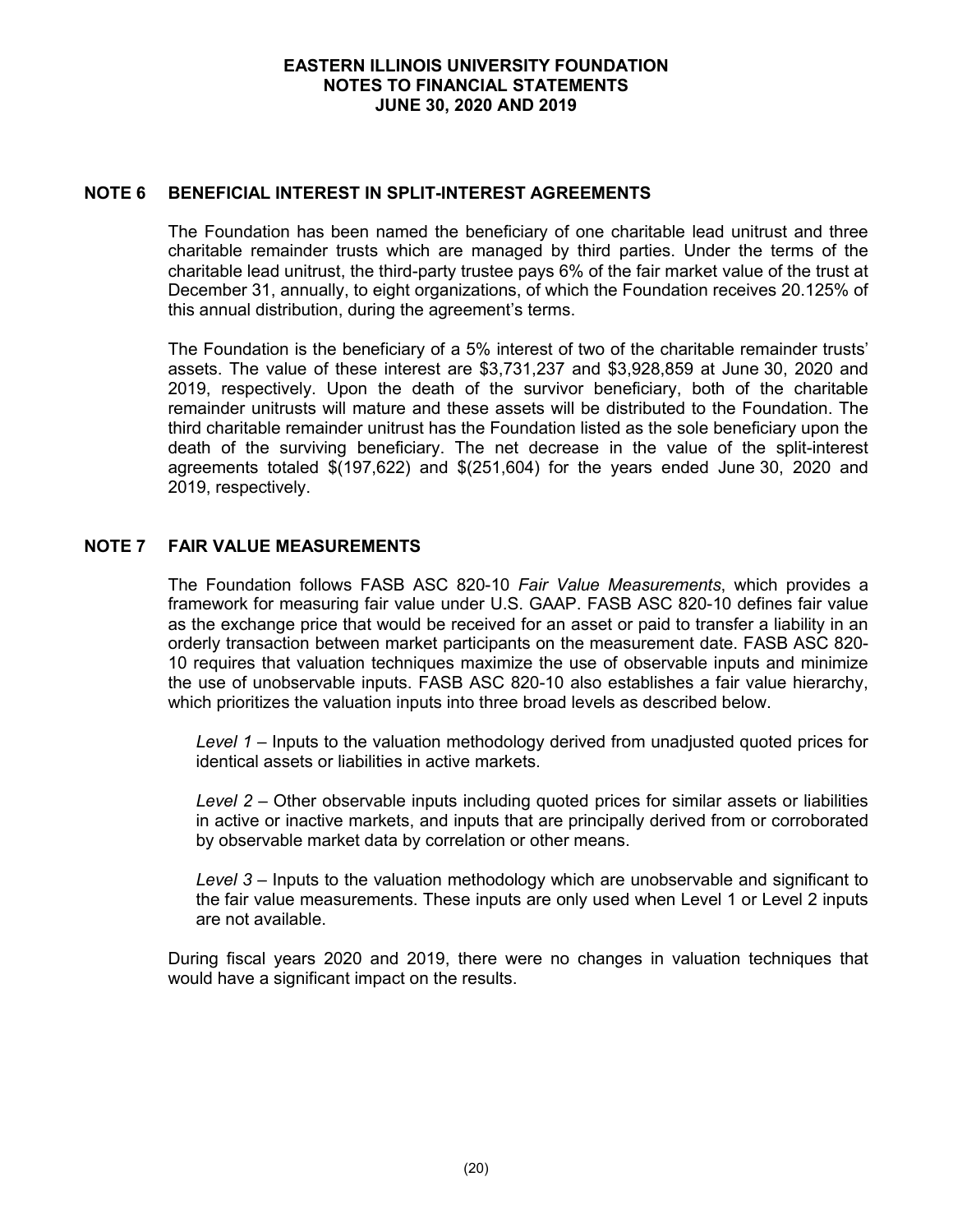# **NOTE 7 FAIR VALUE MEASUREMENTS (CONTINUED)**

|                                                    |    | Fair Value | Level 1          | Level 2 |               | Level 3    |
|----------------------------------------------------|----|------------|------------------|---------|---------------|------------|
| June 30, 2020                                      |    |            |                  |         |               |            |
| Investments by Fair Value Level:                   |    |            |                  |         |               |            |
| Money Market Mutual Funds                          | \$ | 1,290,774  | \$<br>1,290,774  | \$      | \$            |            |
| <b>Mutual Bond Funds</b>                           |    | 8,976,356  | 8,976,356        |         |               |            |
| <b>Mutual Equity Funds</b>                         |    | 28,955,296 | 28,955,296       |         |               |            |
| <b>Common Stocks</b>                               |    | 357,871    | 357,871          |         |               |            |
| Corporate Bonds                                    |    | 965        | 965              |         |               |            |
| Total Investments by Fair Value Level              |    | 39,581,262 | \$<br>39,581,262 | \$      | $\frac{1}{2}$ |            |
| Investments measured at the Net Asset              |    |            |                  |         |               |            |
| Value (NAV):                                       |    |            |                  |         |               |            |
| Park Street Capital Private Equity Funds VII, LP   | \$ | 141,685    |                  |         |               |            |
| Park Street Natural Resources Fund IV              |    | 127,460    |                  |         |               |            |
| Portfolio Advisors Private Equity Fund VI          |    | 530,807    |                  |         |               |            |
| Portfolio Advisors Private Equity Fund VII         |    | 575,368    |                  |         |               |            |
| Portfolio Advisors Private Equity Fund VIII        |    | 1,383,655  |                  |         |               |            |
| Mercer Private Investment Partners III             |    | 947,828    |                  |         |               |            |
| Goldman Sachs & Company GS Distressed              |    |            |                  |         |               |            |
| Opportunities Fund IV, L.P.                        |    | 109,335    |                  |         |               |            |
| Montauk TriGuard V                                 |    | 218,175    |                  |         |               |            |
| Neuberger Berman Secondary Opportunities           |    |            |                  |         |               |            |
| Fund II                                            |    | 176,786    |                  |         |               |            |
| Neuberger Berman Crossroads Fund XXI               |    | 1,483,472  |                  |         |               |            |
| <b>Accolade Partners VII</b>                       |    | 130,912    |                  |         |               |            |
| PIMCO RAE International Equity (FEG Select)        |    | 5,079,759  |                  |         |               |            |
| PIMCO RAE US Equity (FEG Select)                   |    | 7,593,646  |                  |         |               |            |
| Harvest MLP Income Fund II                         |    | 1,831,270  |                  |         |               |            |
| <b>RWC Emerging Markets</b>                        |    | 4,354,669  |                  |         |               |            |
| ABS Offshore SPC Global                            |    | 3,644,035  |                  |         |               |            |
| <b>BlackRock Appreciation Fund IV</b>              |    | 4,228,257  |                  |         |               |            |
| Evanston Weatherlow Offshore Fund,                 |    |            |                  |         |               |            |
| Ltd Class IA                                       |    | 4,670,065  |                  |         |               |            |
| Falcon Private Credit Partners, VI L.P             |    | 7,104      |                  |         |               |            |
| <b>RCP Fund XIV</b>                                |    | (8,675)    |                  |         |               |            |
| Edge Principal Investment IV L.P                   |    | 440,042    |                  |         |               |            |
| <b>BPC Opportunities Fund</b>                      |    | 216,345    |                  |         |               |            |
| Total Investments Measured at the NAV              |    | 37,882,000 |                  |         |               |            |
| <b>Total Investments</b>                           |    | 77,463,262 |                  |         |               |            |
|                                                    |    |            |                  |         |               |            |
| Assets Held Under Split-Interest Agreements        |    |            |                  |         |               |            |
| Measured at Fair Value:                            |    |            |                  |         |               |            |
| Money Market Mutual Funds                          | \$ | 1,364      |                  |         |               |            |
| <b>Mutual Bond Funds</b>                           |    | 142,849    |                  |         |               |            |
| <b>Mutual Equity Funds</b>                         |    | 94,752     |                  |         |               |            |
| Total                                              | \$ | 238,965    |                  |         |               |            |
| <b>Beneficial Interests in Trusts</b>              | S  |            | \$               | \$      |               | 1,270,523  |
|                                                    |    |            |                  |         |               |            |
| Beneficial Interests in Split-Interest             |    |            |                  |         |               |            |
| Agreements                                         | \$ |            | \$               | \$      |               | 3,731,237  |
| <b>Obligations Under Split-Interest Agreements</b> |    |            |                  |         |               | (110, 394) |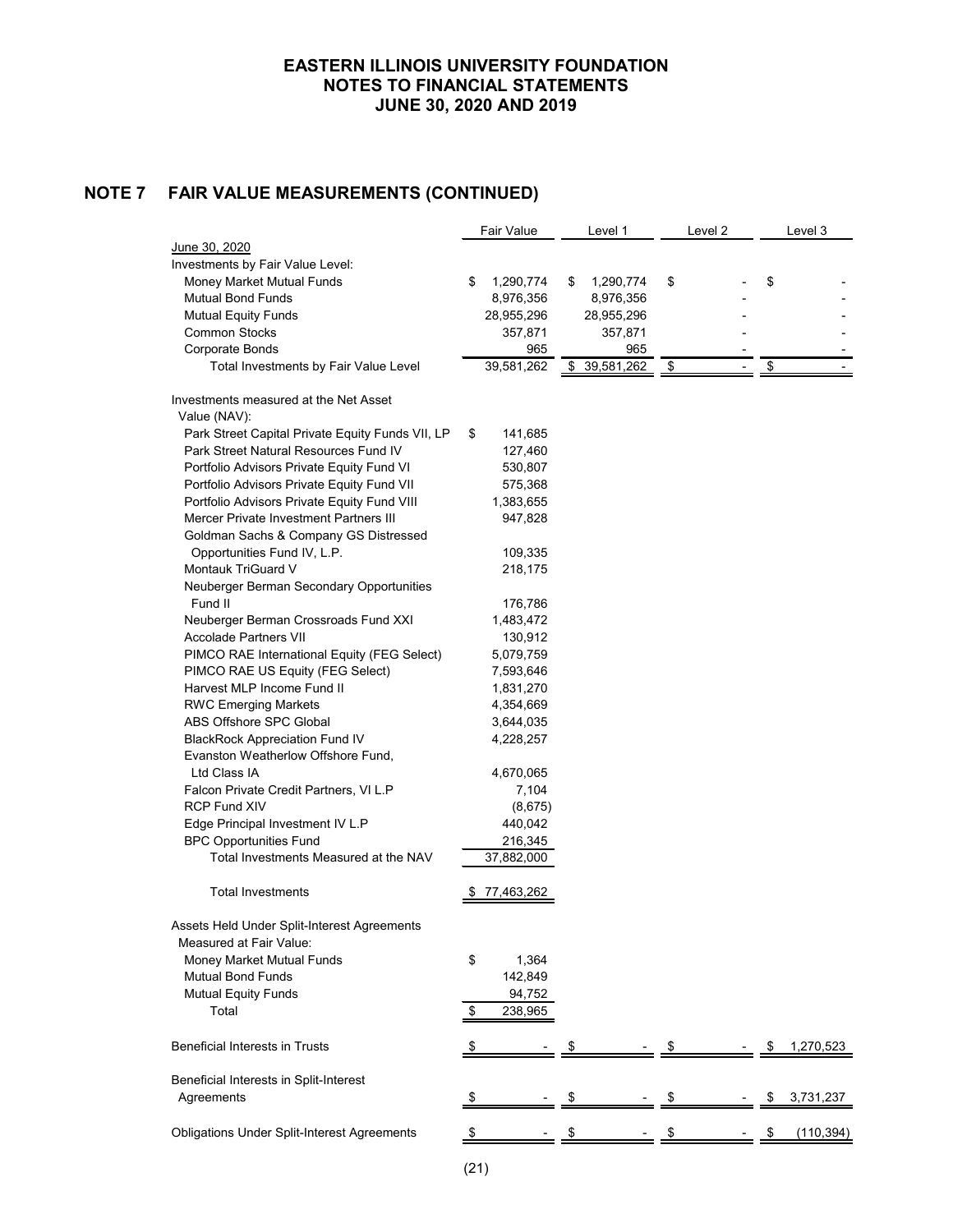# **NOTE 7 FAIR VALUE MEASUREMENTS (CONTINUED)**

|                                                    | Fair Value      | Level 1          | Level 2 | Level 3    |
|----------------------------------------------------|-----------------|------------------|---------|------------|
| <u>June 30, 2019</u>                               |                 |                  |         |            |
| Investments by Fair Value Level:                   |                 |                  |         |            |
| Money Market Mutual Funds                          | \$<br>1,169,026 | \$<br>1,169,026  | \$      | \$         |
| <b>Mutual Bond Funds</b>                           | 10,288,581      | 10,288,581       |         |            |
| <b>Mutual Equity Funds</b>                         | 22,663,993      | 22,663,993       |         |            |
| <b>Common Stocks</b>                               | 316,234         | 316,234          |         |            |
| Corporate Bonds                                    | 990             | 990              |         |            |
| Total Investments by Fair Value Level              | 34,438,824      | \$<br>34,438,824 | \$      | \$         |
| Investments measured at the Net Asset              |                 |                  |         |            |
| Value (NAV):                                       |                 |                  |         |            |
| Pinehurst Institutional, Ltd.                      | 4,040,752       |                  |         |            |
| Park Street Capital Private Equity Funds VII, LP   | 245,607         |                  |         |            |
| Park Street Natural Resources Fund IV              | 185,810         |                  |         |            |
| Portfolio Advisors Private Equity Fund VI          | 647,058         |                  |         |            |
| Portfolio Advisors Private Equity Fund VII         | 584,803         |                  |         |            |
| Portfolio Advisors Private Equity Fund VIII        | 1,260,589       |                  |         |            |
| Mercer Private Investment Partners III             | 1,102,194       |                  |         |            |
| Goldman Sachs & Company GS Distressed              |                 |                  |         |            |
| Opportunities Fund IV, L.P.                        | 192,420         |                  |         |            |
| Montauk TriGuard V                                 | 186,517         |                  |         |            |
| Neuberger Berman Secondary Opportunities           |                 |                  |         |            |
| Fund II                                            | 275,116         |                  |         |            |
| Neuberger Berman Crossroads Fund XXI               | 1,280,034       |                  |         |            |
| <b>Accolade Partners VII</b>                       |                 |                  |         |            |
| PIMCO RAE International Equity (FEG Select)        | 5,249,595       |                  |         |            |
| PIMCO RAE US Equity (FEG Select)                   | 7,603,588       |                  |         |            |
| Harvest MLP Income Fund II                         | 1,456,483       |                  |         |            |
| <b>RWC Emerging Markets</b>                        | 4,447,250       |                  |         |            |
| ABS Offshore SPC Global                            | 3,473,354       |                  |         |            |
| <b>BlackRock Appreciation Fund IV</b>              | 4,169,852       |                  |         |            |
| Evanston Weatherlow Offshore Fund,                 |                 |                  |         |            |
| Ltd Class IA                                       | 4,262,467       |                  |         |            |
| Total Investments Measured at the NAV              | 40,663,489      |                  |         |            |
|                                                    |                 |                  |         |            |
| Total Investments                                  | \$75,102,313    |                  |         |            |
| Assets Held Under Split-Interest Agreements        |                 |                  |         |            |
| Measured at Fair Value:                            |                 |                  |         |            |
| Money Market Mutual Funds                          | \$<br>226       |                  |         |            |
| <b>Mutual Bond Funds</b>                           | 122,870         |                  |         |            |
| <b>Mutual Equity Funds</b>                         | 150,591         |                  |         |            |
| Total                                              | \$<br>273,687   |                  |         |            |
|                                                    |                 |                  |         |            |
| Beneficial Interests in Trusts                     | \$              |                  | \$      | 1,298,046  |
| Beneficial Interests in Split-Interest             |                 |                  |         |            |
| Agreements                                         |                 |                  |         | 3,928,859  |
|                                                    |                 |                  |         |            |
| <b>Obligations Under Split-Interest Agreements</b> | \$              | \$               |         | (124, 074) |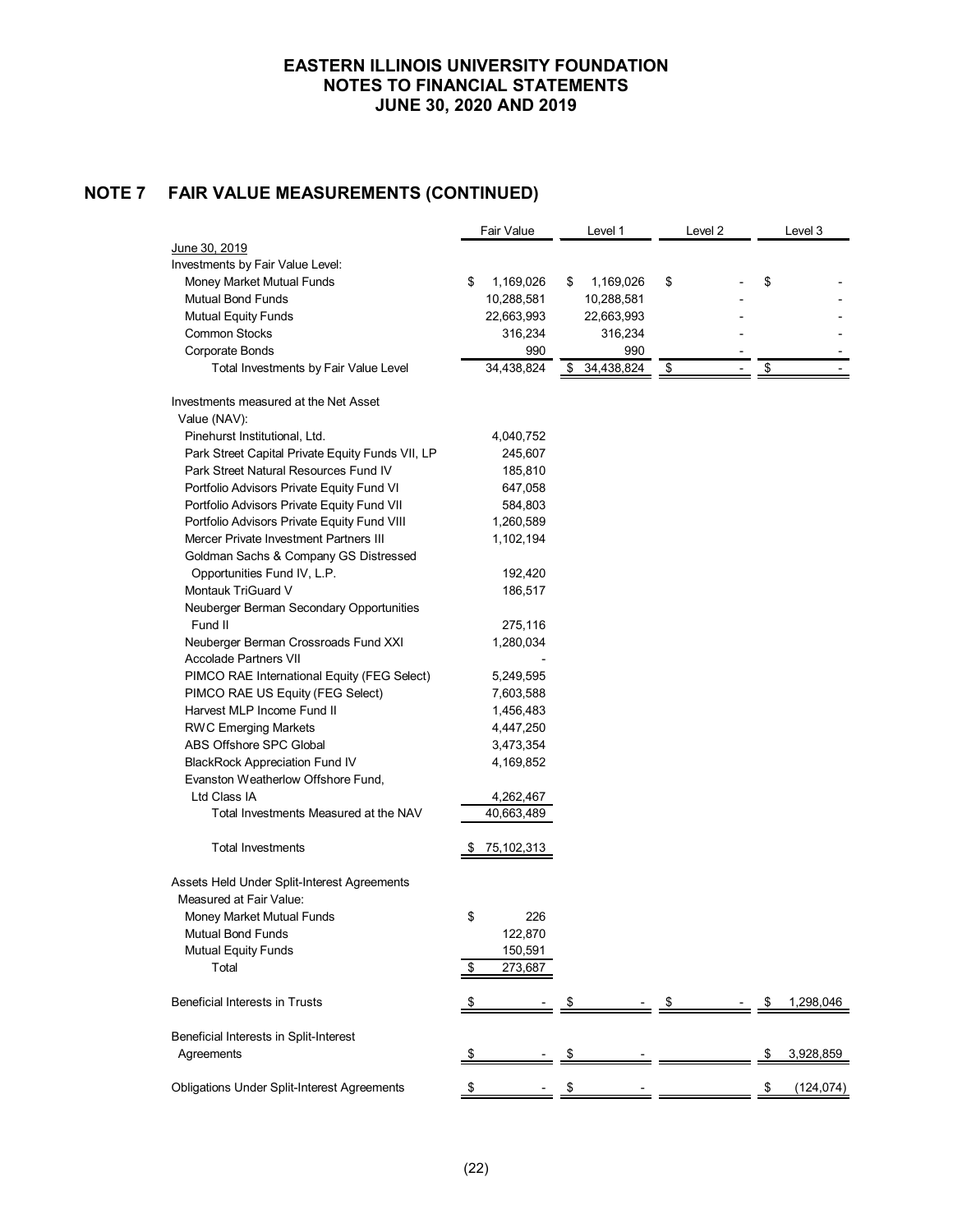# **NOTE 7 FAIR VALUE MEASUREMENTS (CONTINUED)**

In accordance with Subtopic 820-10, certain investments that were measured at net asset value per share (or its equivalent) have not been classified in the fair value hierarchy. The fair value amounts presented in the tables above are intended to permit reconciliation of the fair value hierarchy to the line items presented in the statements of financial position.

The following table represents a reconciliation of all Level 3 assets and liabilities measured at fair value on a recurring basis for the years ended June 30, 2020 and 2019:

|                                                                                                                    | <b>Beneficial</b><br>Interest in<br><b>Trusts</b>            |               | <b>Beneficial</b><br>Interests in<br>Split-Interest<br>Agreements |    | Obligations<br>Under<br>Split-Interest<br>Agreements |
|--------------------------------------------------------------------------------------------------------------------|--------------------------------------------------------------|---------------|-------------------------------------------------------------------|----|------------------------------------------------------|
| Year Ended June 30, 2020                                                                                           |                                                              |               |                                                                   |    |                                                      |
| Balance - Beginning of Year<br>Investment Income<br>Net Appreciation<br>Contributions<br>Payments to Beneficiaries | \$<br>1,298,046<br>4,078<br>(6, 120)<br>48,750<br>(74,231)   | \$            | 3,928,859<br>11,012<br>368,894<br>761<br>(578,289)                | \$ | (124, 074)<br>(6,802)<br>20,482                      |
| Balance - End of Year                                                                                              | <u>1,270,523 </u>                                            | $\frac{1}{2}$ | 3,731,237                                                         | S  | <u>(110,394)</u>                                     |
| Year Ended June 30, 2019                                                                                           |                                                              |               |                                                                   |    |                                                      |
| Balance - Beginning of Year<br>Investment Income<br>Net Appreciation<br>Contributions<br>Payments to Beneficiaries | \$<br>1,306,495<br>52,451<br>(27, 507)<br>30,752<br>(64,145) | \$            | 4,180,463<br>12,466<br>(14, 818)<br>10,993<br>(260,245)           | \$ | (190, 876)<br>7,130<br>59,672                        |
| Balance - End of Year                                                                                              | 1,298,046                                                    | \$            | 3,928,859                                                         |    | <u>(124,074)</u>                                     |

#### **Investments Measured at the Net Asset Value (NAV)**

As part of the Foundation's investment portfolio, there are investments in entities in which purchases and withdrawals within these entities are not made in an open market. Instead, the purchases and withdrawals occur with the entities, and in certain circumstances, those transactions are entirely controlled and/or restricted by the entity. The fair value of these investments is determined by the management of the entities and is reported to the Foundation as the Foundation's proportionate share of the net asset fair value of the entity.

The tables below provide information relative to these types of investments. The additional information that follows the tables provides information associated with these investments. None of the investments are probable of being sold at an amount different from net asset value per share.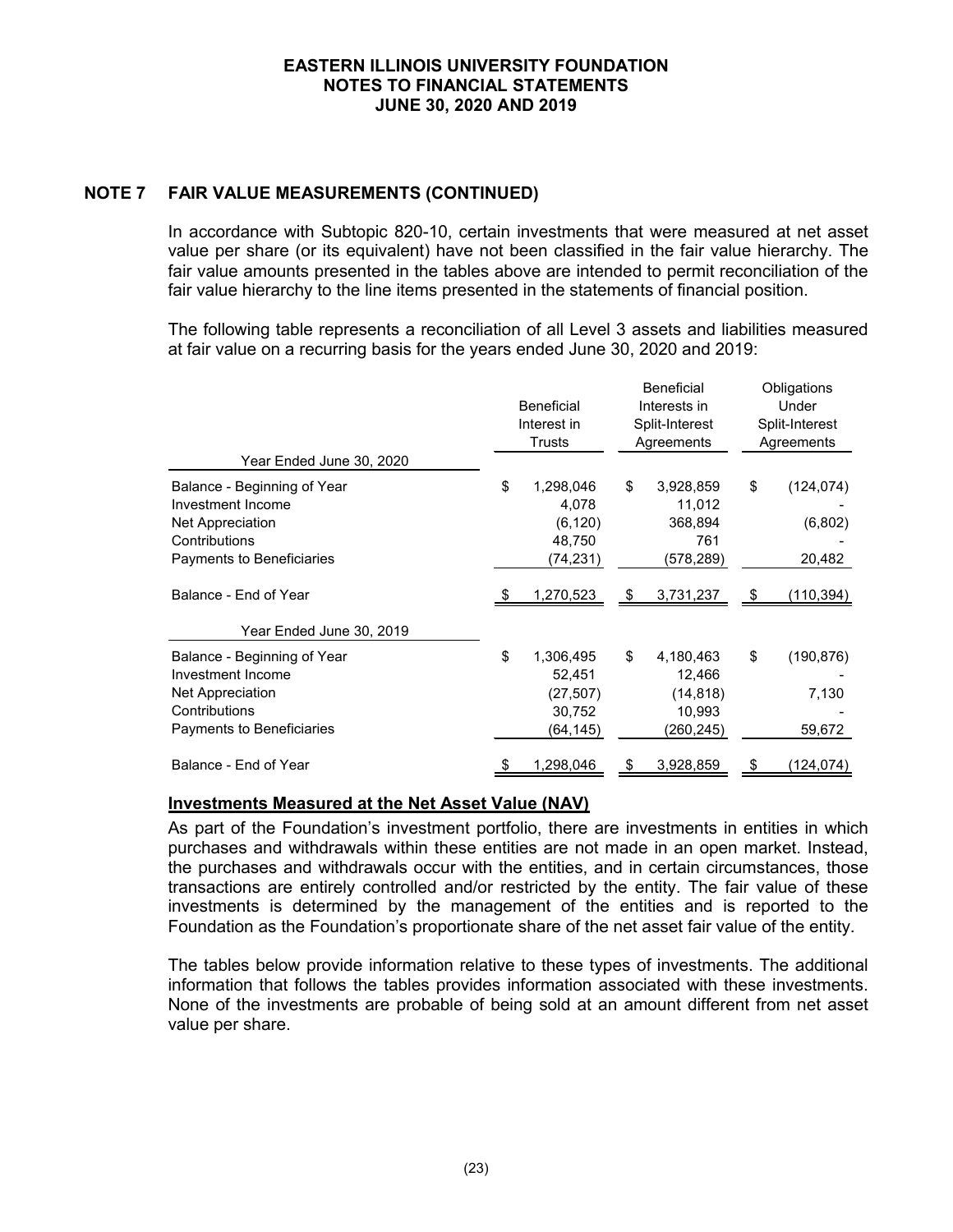# **NOTE 7 FAIR VALUE MEASUREMENTS (CONTINUED)**

#### **Investments Measured at the Net Asset Value (NAV) (Continued)**

For the investments shown below, the Foundation is not able to redeem the investments until the termination date of the fund. As such, there is no redemption frequency or redemption notice period shown below. The final termination date of each fund is presented in the table. This termination date is estimated as most funds have an option of extending the fund for an additional period of time, if needed or desired.

| <b>Fair Value</b>                                                                                                              |    |                      |    |                        | Unfunded                     | Termination                              |
|--------------------------------------------------------------------------------------------------------------------------------|----|----------------------|----|------------------------|------------------------------|------------------------------------------|
| Category                                                                                                                       |    | 2020                 |    | 2019                   | Commitments                  | Date of Fund                             |
| Park Street Capital Private Equity Funds VII, LP<br>Park Street Natural Resources Fund IV                                      | \$ | 141,685<br>127,460   | \$ | 245,607<br>185,810     | \$<br>20,000<br>13,750       | 4/14/2018 to<br>4/14/2019<br>9/30/2024   |
| Portfolio Advisors Private Equity Fund VI                                                                                      |    | 530,807              |    | 647,058                | 251,114                      | 7/30/2022 to<br>7/30/2024                |
| Portfolio Advisors Private Equity Fund VII                                                                                     |    | 575,368              |    | 584,803                | 247,591                      | 4/18/2024 to<br>4/15/2026                |
| Portfolio Advisors Private Equity Fund VIII<br>Mercer Private Investment Partners III<br>Goldman Sachs & Company GS Distressed |    | 1,383,655<br>947,828 |    | 1,260,589<br>1,102,194 | 435.894<br>317,500           | 10/15/2026 to<br>10/15/2028<br>7/10/2027 |
| Opportunities Fund IV, L.P.                                                                                                    |    | 109,335              |    | 192,420                | 469,650                      | 5/15/2018                                |
| Montauk TriGuard V<br>Neuberger Berman Secondary Opportunities                                                                 |    | 218,175              |    | 186,517                | 120,000                      | 7/1/2023 to<br>7/1/2025                  |
| Fund III                                                                                                                       |    | 176,786              |    | 275,116                | 145,618                      | 1/5/2022                                 |
| Neuberger Berman Crossroads Fund XXI<br>Accolade Partners VII, L.P.                                                            |    | 1,483,472<br>130,912 |    | 1,280,034              | 405,000<br>854,720           | 10/23/2025 to<br>10/23/2027<br>5/21/2029 |
| Falcon Private Credit Partners VI, L.P.                                                                                        |    | 7,104                |    |                        | 1,000,000                    | 3/31/2029 to<br>3/31/2032                |
| Edge Principal Investment IV                                                                                                   |    | 440,042              |    |                        | 560,873                      | 7/1/2029 to<br>7/1/2031                  |
| <b>BPC Opportunities Fund IV</b>                                                                                               |    | 216,345              |    |                        | 1,301,803                    | 5/1/2026                                 |
| <b>Rivercrest II</b>                                                                                                           |    |                      |    |                        | 1,000,000                    | 7/1/2030                                 |
| <b>RCP Fund XIV</b><br>Total                                                                                                   | \$ | (8,675)<br>6,480,299 | \$ | 5,960,148              | \$<br>1,980,000<br>9,123,513 | 12/20/2031                               |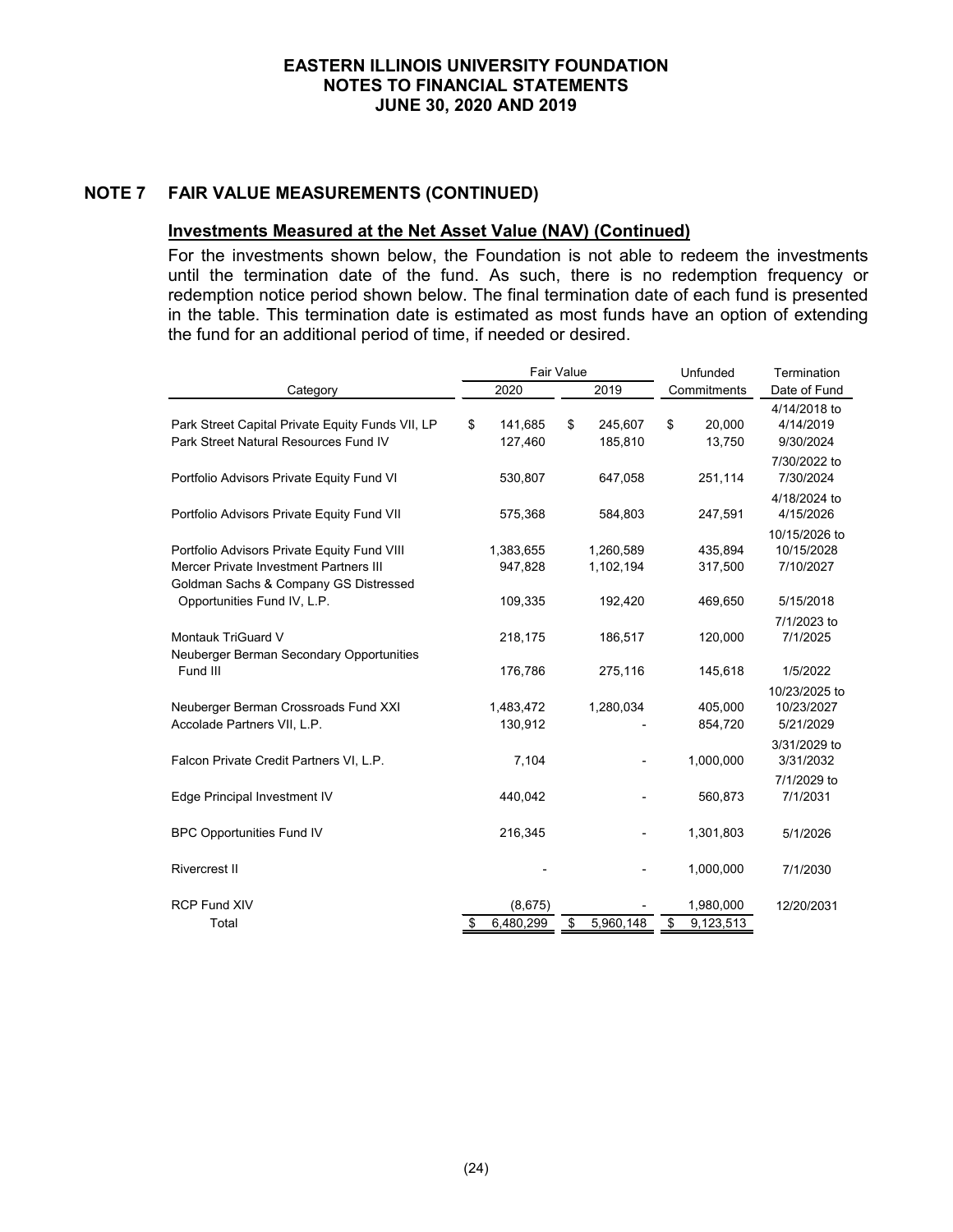# **NOTE 7 FAIR VALUE MEASUREMENTS (CONTINUED)**

## **Investments Measured at the Net Asset Value (NAV) (Continued)**

The following investments are also valued at the Foundation's proportionate share of the net asset value of the entity. However, this fund is liquid and can be redeemed with the required notification period.

|                                                                                 |    | Fair Value             |     |                        | Redemption     | Redemption       |  |
|---------------------------------------------------------------------------------|----|------------------------|-----|------------------------|----------------|------------------|--|
| Category                                                                        |    | 2020                   |     | 2019                   | Frequency      | Notice Period    |  |
| PIMCO RAE International Equity (FEG Select)<br>PIMCO RAE US Equity (FEG Select) | \$ | 5,079,759<br>7,593,646 | \$  | 5.249.595<br>7,603,588 | Daily<br>Daily | 5 Days<br>5 Days |  |
| Harvest MLP Income Fund II                                                      |    | 1,831,270              |     | 1,456,483              | Monthly        | 5 Days           |  |
| <b>RWC Emerging Markets</b>                                                     |    | 4,354,669              |     | 4.447.250              | Quarterly      | 45 Days          |  |
| ABS Offshore SPC Global (G)                                                     |    | 3,644,035              |     | 3.473.354              | Quarterly      | 45 Days          |  |
| <b>BlackRock Appreciation Fund IV</b>                                           |    | 4,228,257              |     | 4.169.852              | Monthly        | 0 Days           |  |
| Evanston Weatherlow Offshore Funds,                                             |    |                        |     |                        |                |                  |  |
| I td Class IA                                                                   |    | 4,670,065              |     | 4.262.467              | Quarterly      | 65 Days          |  |
|                                                                                 |    |                        |     |                        | 25% Quarterly  |                  |  |
| Pinehurst Institutional, Ltd.                                                   |    |                        |     | 4,040,752              | Full 12/31     | 100 Days         |  |
| Total                                                                           | \$ | 31,401,701             | \$. | 34.703.341             |                |                  |  |

**Park Street Capital Private Equity Fund VII, LP** – a fund of funds that uses private equity to invest in venture capital, buyout equity, and growth equity.

**Park Street Natural Resources Fund IV** – is invested in 10 to 15 natural resource funds with a goal of long term appreciation over the expected 15 year life of the funds.

**Portfolio Advisors Private Equity Fund VI (PAPEF VI)** – fund of funds that invests in private equity partnerships for buyouts, venture capital and special situations with a term of 12 to14 years.

**Portfolio Advisors Private Equity Fund VII (PAPEF VII)** – a fund of funds that invests in private equity partnerships for buyouts, venture capital and special situations with a term of 12 to14 years.

**Portfolio Advisors Private Equity Fund VIII** - a diversified private equity fund of funds with a menu based offering which allows investors to allocate among 3 distinct portfolios. The Foundation has chosen 55% diversified buyouts, 30% diversified venture capital and 15% diversified special situations.

**Goldman Sachs & Company GS Distressed Opportunities Fund IV, L.P**. – invests in funds engaging in distressed debt and equity opportunities by purchasing debt, or equity to take control and either reorganize or introduce new management to turn around long term performance.

**Montauk TriGuard V** – invests in secondary interests of other private equity funds and constructs its portfolio in niche areas of the secondary market.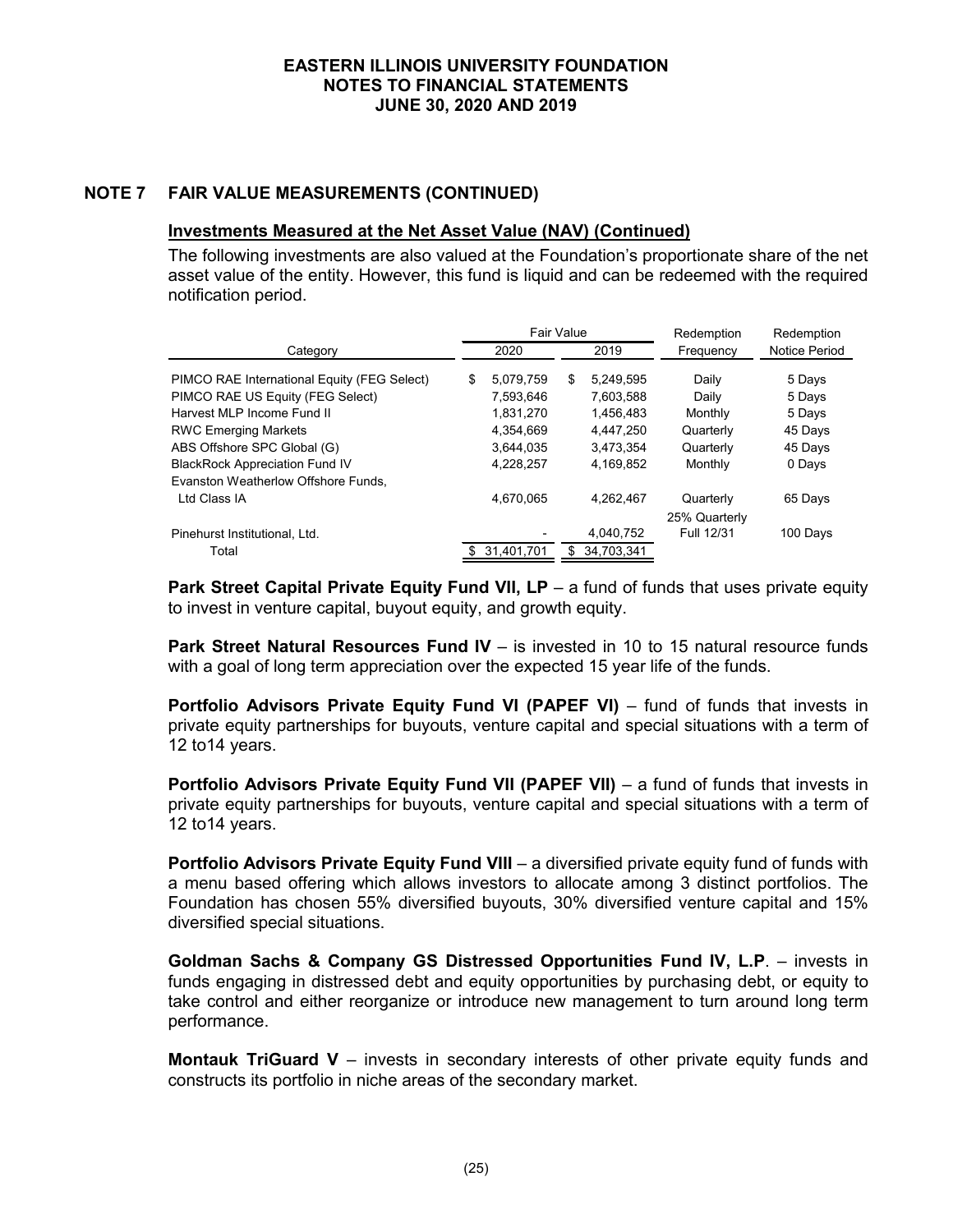# **NOTE 7 FAIR VALUE MEASUREMENTS (CONTINUED)**

## **Investments Measured at the Net Asset Value (NAV) (Continued)**

**Neuberger Berman Secondary Opportunities Fund III** – a secondary fund which invests in diversified global buyout opportunities.

**Neuberger Berman Crossroads Fund XXI** – a diversified private equity fund of funds with a menu based offering which allows investors to allocate among 4 distinct portfolios. The Foundation has chosen 40% small cap/mid cap buyouts, 10% large cap buyouts, 25% special situations and 25% venture/growth capital.

**Pinehurst Institutional, Ltd.** – a fund of funds that primarily invests in financial services, consumer retail, software, energy and communications industries. A redemption request was submitted in November 2018 to redeem 100% of the Foundation's interest in this investment.

**Mercer Private Investment Partners III** – a fund of funds investing in diversified private equity partnerships.

**Accolade Partners VII, L.P.** – a fund of funds that primarily invests in information technology and healthcare industries.

**Falcon Private Credit Partners VI, L.P.** – a fund of funds invests opportunistically across a wide variety of industry sectors and transaction types with both private equity sponsored and nonsponsored companies with an emphasis on nonsponsored.

**FEG Select (PIMCO RAE International Equity)** – this is a smart beta fund that focuses exclusively on long only international developed based equities.

**FEG Select (PIMCO RAE US Equity)** – this is a smart beta fund that focuses exclusively on long only U.S. based equities.

**Harvest MLP Income Fund II** – the fund is focused on managing portfolios of publiclytraded midstream energy securities.

**RWC Emerging Markets** – an opportunistic global emerging markets fund that pursues capital appreciation with a focus on emerging and frontier markets.

**ABS Offshore SPC Global** – the fund of fund specializes in investing in equity long/short strategies with hedge fund managers located in the United States, as well as managers domiciled outside of the United States.

**BlackRock Appreciation Fund IV** – the fund is a diversifying strategies hedge fund of funds that targets a long-term commensurate with that of equities but with roughly half the volatility and a low equity market beta.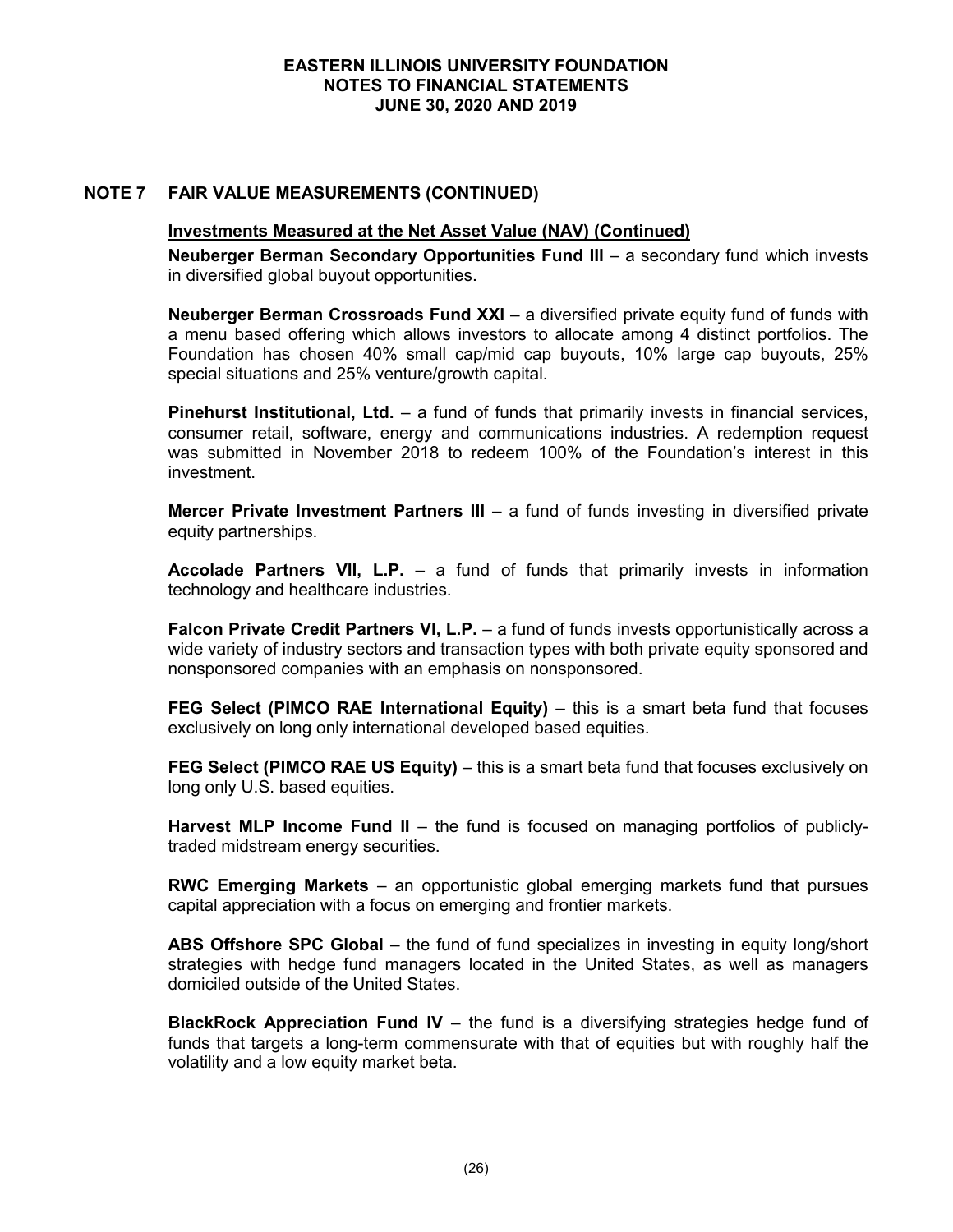# **NOTE 7 FAIR VALUE MEASUREMENTS (CONTINUED)**

#### **Investments Measured at the Net Asset Value (NAV) (Continued)**

**Evanston Weatherlow Offshore Funds, Ltd Class AI** – the fund focuses on investing in long term and short term equity investments as well as event driven, relative value, and global macro strategies.

**BPC Opportunities Fund IV** - the fund's strategy focuses on middle market businesses in one of 3 areas: (1) companies lacking access to traditional capital, (2) companies experiencing stress/credit dislocations and (3) companies in distress.

**RCP Fund XIV** - the fund of funds is a private equity fund of fund managers providing an opportunity to purchase private equity interests in North American, lower middle market buyout firms.

**Rivercrest II** - the Fund's goal is to generate premium returns relative to the public market in minerals investing by acquiring and owning mineral and royalty interest in oil and gas properties.

**Edge Principal Investment IV:** is a private real estate fund that seeks to invest across a broad range of property types, including multifamily, hospitality, industrial, self-storage, and senior living, where it believes it can leverage its internal investment and operational capabilities.

# **NOTE 8 INVESTMENTS IN REAL ESTATE**

Gifts of real property received by the Foundation are valued and recorded based on the current fair value on the date received. Values are determined from publications, appraisals and other sources that assist in establishing a fair value.

Investments in real estate consist of the following at June 30:

|                                   | 2020      |  |           |  |
|-----------------------------------|-----------|--|-----------|--|
| Land Held for Restricted Purposes | 45.546    |  | 45.546    |  |
| Land Held in Endowments           | 3.309.000 |  | 3.309.000 |  |
| Гоtal                             | 3.354.546 |  | 3.354.546 |  |
|                                   |           |  |           |  |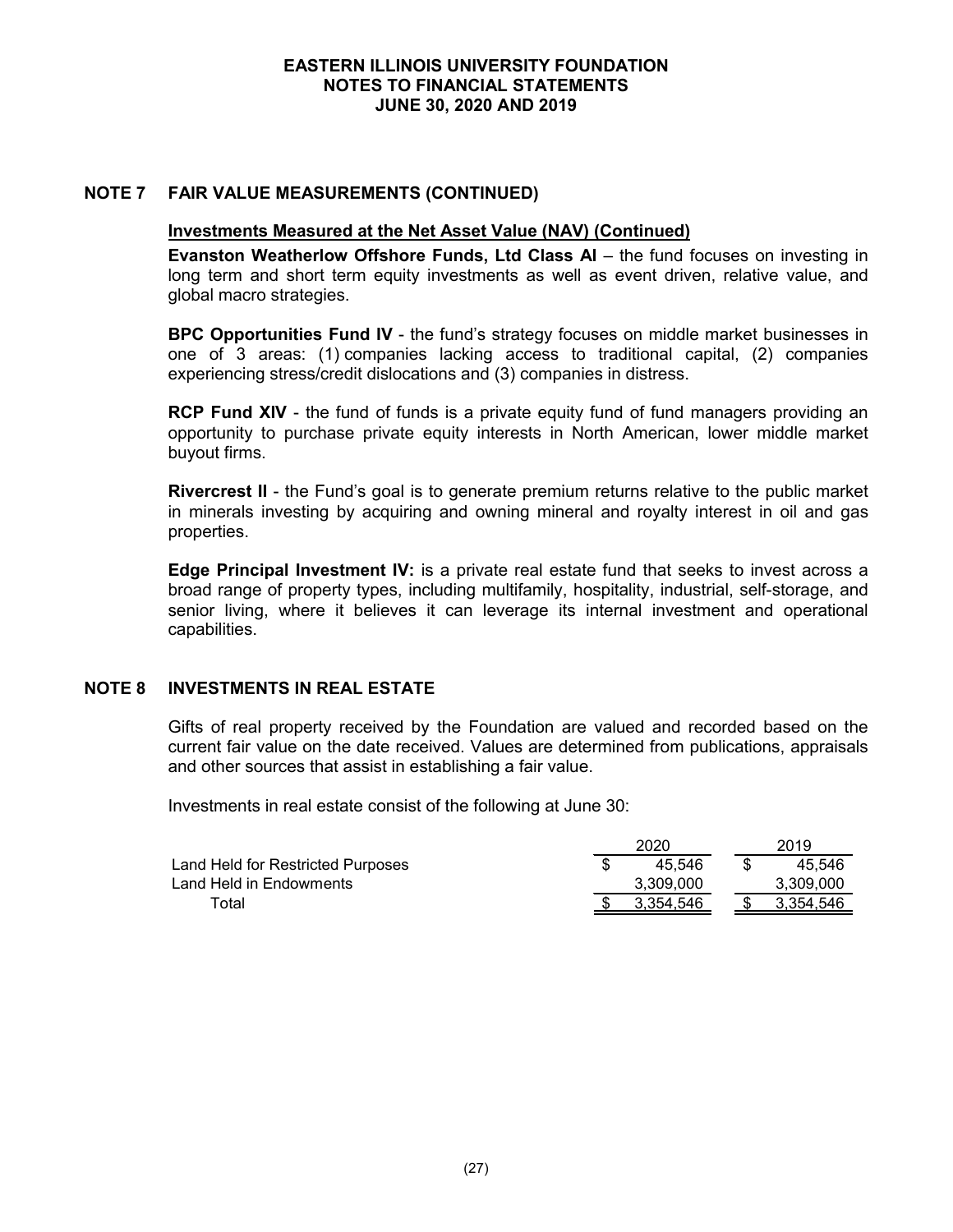#### **NOTE 9 LIQUIDITY**

The Foundation receives significant contributions with donor restrictions to be used in accordance with the associated purpose restrictions. It also receives gifts to establish endowments that will exist in perpetuity; the income generated from such endowments is used to fund programs. In addition, the Foundation receives support without donor restrictions which are used for program funding needs.

The Foundation has financial assets available within one year of the statement of financial position date in the amounts of \$14,666,159 and \$11,047,063 as of June 30, 2020 and 2019, respectively. Of these amounts, \$13,368,335 and \$9,772,097 as of June 30, 2020 and 2019, respectively, are subject to donor or other contractual restrictions that make them unavailable for general expenditure within one year of the balance sheet date. The Foundation invests cash in excess of daily requirements in various investments.

The Foundation considers investment income without donor restrictions, appropriated earnings from donor-restricted and board-designated (quasi) endowments, contributions without donor restrictions and contributions with donor restrictions for use in current programs which are ongoing and major to its annual operations to be available to meet cash needs for general expenditures. General expenditures include administrative and general expenses, fundraising expenses, and grants to Eastern Illinois University commitments expected to be paid in the subsequent year. Annual operations are defined as activities occurring during the Foundation's fiscal year.

The Foundation's financial assets available within one year of the statement of financial position date are as follows at June 30:

|                                      | 2020       |  |  | 2019      |
|--------------------------------------|------------|--|--|-----------|
| Cash and Cash Equivalents            | 12,735,623 |  |  | 9.183.229 |
| Accounts Receivable, Current Portion | 172.031    |  |  | 119.564   |
| Short-Term Investments               | 1.758.505  |  |  | 1.744.270 |
| Total                                | 14.666.159 |  |  | .047.063  |

#### **NOTE 10 PLEDGES RECEIVABLE**

Unconditional pledges receivable consists of the following at June 30:

|                                                                                    |    | 2020                        | 2019 |                   |  |
|------------------------------------------------------------------------------------|----|-----------------------------|------|-------------------|--|
| Gross Unconditional Pledges Receivable                                             | \$ | 571,200                     | S    | 214,000           |  |
| Less: Unamortized Discount                                                         |    | (44,079)                    |      | (12, 941)         |  |
| Net Unconditional Pledges Receivable                                               |    | 527,121                     |      | 201,059           |  |
| Amounts Due in:<br>Less Than One Year<br>One to Five Years<br>More than Five Years | S  | 158.547<br>362,475<br>6,099 | S    | 99.467<br>101,592 |  |
| Total                                                                              |    | 527,121                     |      | 201.059           |  |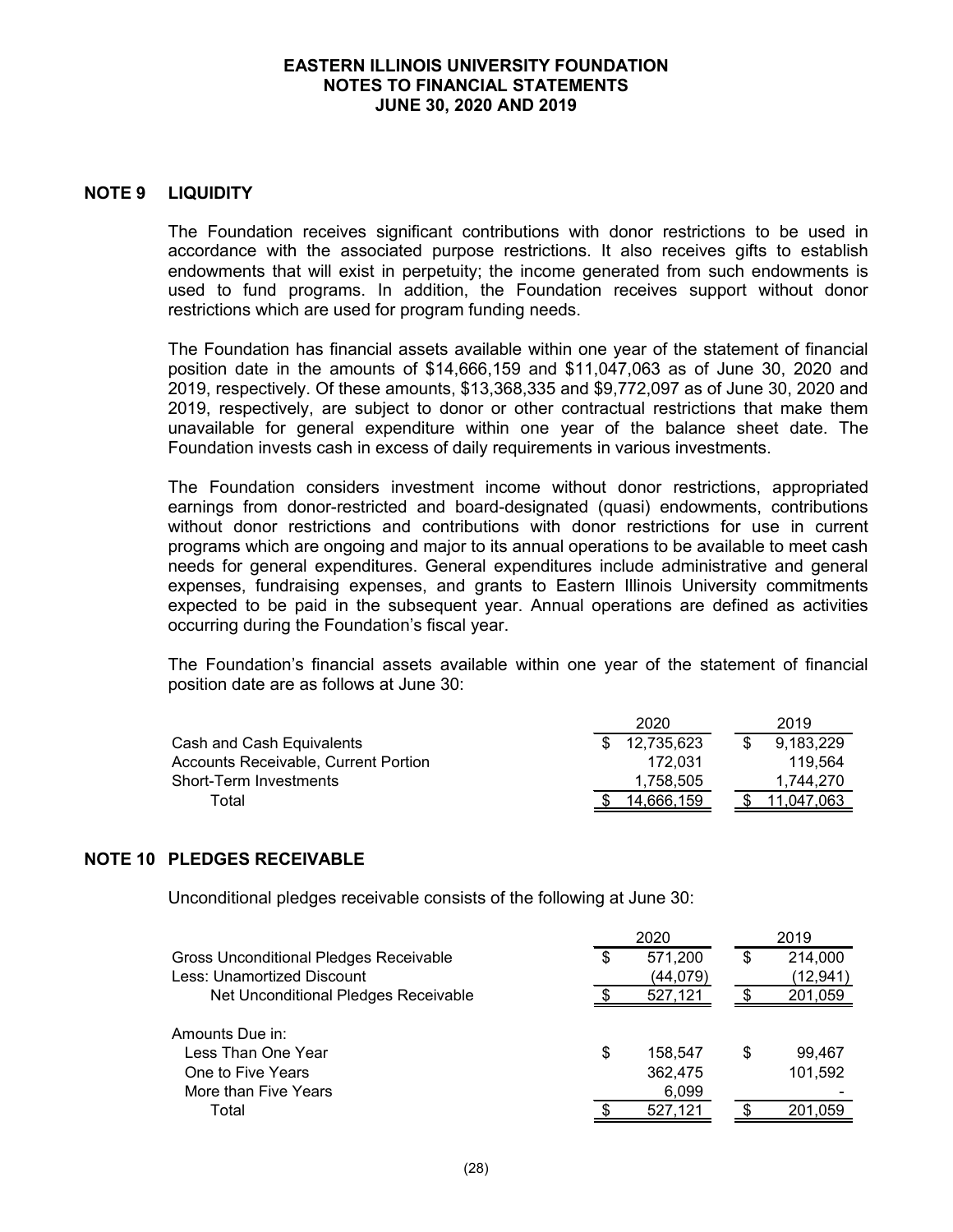# **NOTE 10 PLEDGES RECEIVABLE (CONTINUED)**

Unconditional pledges receivable due in more than one year are reflected at the present value of estimated future cash flows using discount rate of 3.25%.

Uncollectible amounts for unconditional pledges receivable are expected to be insignificant. Accordingly, no provision is made for uncollectible amounts. Pledges receivable valued at \$24,843 and \$53,451 were determined to be uncollectible and written off during the fiscal years ended June 30, 2020 and 2019, respectively.

# **NOTE 11 PROPERTY AND EQUIPMENT**

Property and equipment activity for the years ended June 30, 2020 and 2019 were as follows:

|                                   | Beginning     |                 |                                | End           |
|-----------------------------------|---------------|-----------------|--------------------------------|---------------|
|                                   | of Year       | Additions       | Deletions                      | of Year       |
| June 30, 2020                     |               |                 |                                |               |
| Land                              | \$<br>695.930 | \$              | \$<br>$\overline{\phantom{0}}$ | \$<br>695,930 |
| <b>Buildings and Improvements</b> | 1.432.145     |                 |                                | 1,432,145     |
| Less: Accumulated Depreciation    | (485,432)     | (28,643)        |                                | (514, 075)    |
| Property and Equipment, Net       | 1,642,643     | \$<br>(28, 643) | \$                             | 1,614,000     |
| June 30, 2019                     |               |                 |                                |               |
| Land                              | \$<br>695.930 | \$              | \$                             | \$<br>695.930 |
| <b>Buildings and Improvements</b> | 1,432,145     |                 |                                | 1,432,145     |
| Less: Accumulated Depreciation    | (456,789)     | (28,643)        |                                | (485,432)     |
| Property and Equipment, Net       | 1,671,286     | (28, 643)       |                                | 1,642,643     |

Depreciation expense was \$28,643 for the years ended June 30, 2020 and 2019.

# **NOTE 12 SIGNIFICANT TRANSACTIONS WITH THE PRIMARY GOVERNMENT**

The Foundation has a contract with Eastern Illinois University (University) in which the Foundation has agreed to aid and assist the University in achieving its education, research, and service goals, by developing and administering gifts made to the Foundation to be used for the benefit of the University for scholarships, grants, and other supporting programs. The University agreed, as a part of this contract, to furnish certain services necessary to the operation of the Foundation which are to be repaid by the Foundation in either the form of money or its equivalent in services or resources.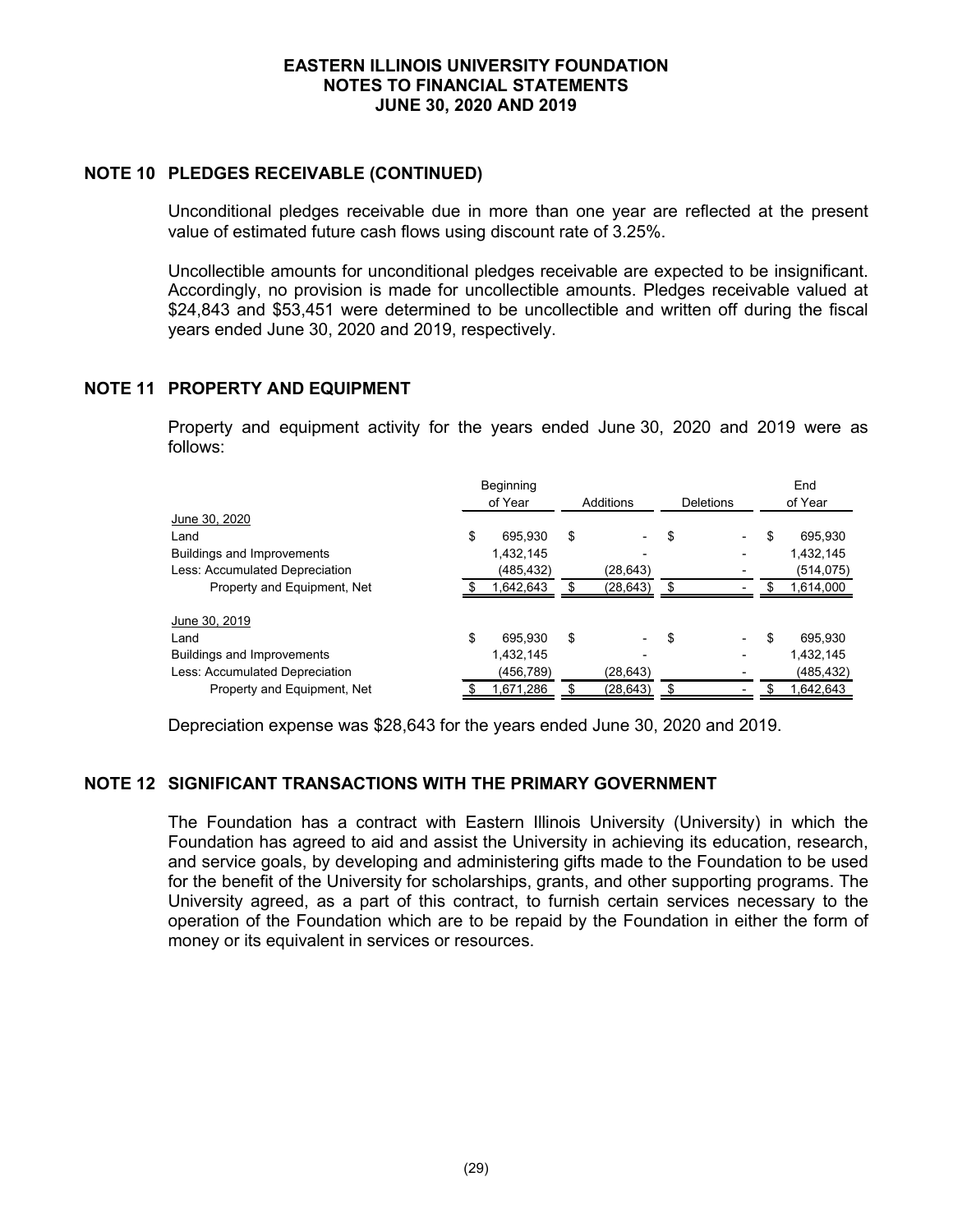#### **NOTE 12 SIGNIFICANT TRANSACTIONS WITH THE PRIMARY GOVERNMENT (CONTINUED)**

During the years ended June 30, 2020 and 2019, the Foundation provided the University \$2,543,107 and \$2,657,123 respectively, of cash, unrestricted or restricted only as to department, which were generally for on-going operations of the University. Also, the Foundation provided the University restricted scholarships, grants, and awards of \$1,362,816 and \$1,189,969 during the years ended June 30, 2020 and 2019, respectively. In addition, the Foundation provided use of its facilities at no charge to the University for both years. The value of the facilities were \$87,798 and \$68,699 for the years ended

The University provided in-kind support in the form of personnel and office space valued at \$216,432 and \$222,297 for the years ended June 30, 2020 and 2019, respectively. This information is shown as revenue under the caption of "Service Contract with the University," and expenses are allocated between "Program Services" and "Management and General" captions on the statements of activities. Also, the Foundation received \$2,122 and \$1,293 for the years ended June 30, 2020 and 2019, respectively, in gifts from the University's restricted gift accounts with donor's consent.

# **NOTE 13 H. OGDEN BRAINARD RESIDUARY TRUST**

The Foundation has been named Trustee and Executor of the Residuary Trust (the Trust) as stipulated in the Last Will and Testament of H. Ogden Brainard. It is the responsibility of the Trustee to hold and administer the Trust for the uses and purposes stipulated in the will. The Foundation's responsibilities as trustee include paying certain bequests (which were disbursed in March 1993) and paying the net income of the Trust to certain charities as stipulated in the Trust, not less frequently than semi-annually. The Foundation holds no variance power to change the beneficiaries of the trust and holds a 1/6 interest in the trust.

The Foundation has recorded its interest in this trust at the lower of the underlying fair value of the assets or the estimated value of the expected future cash flows of the trust. Their interest was recorded in the beneficial interest in trusts classification on the statements of net position and totaled \$261,036 and \$262,828 at June 30, 2020 and 2019, respectively. The Foundation's interest is held in donor-restricted net assets on the statements of financial position. The Foundation's share of income was \$21,969 and \$10,513 for the years ended June 30, 2020 and 2019, respectively.

## **NOTE 14 RISK MANAGEMENT**

The Foundation is exposed to various risks of loss including, but not limited to, general liability, property casualty and director and officer liability. The Foundation is liable for up to \$500/year deductible for property damage. No significant reduction in insurance coverage from the prior year occurred. Insurance settlements did not exceed coverage in each of the past three fiscal years.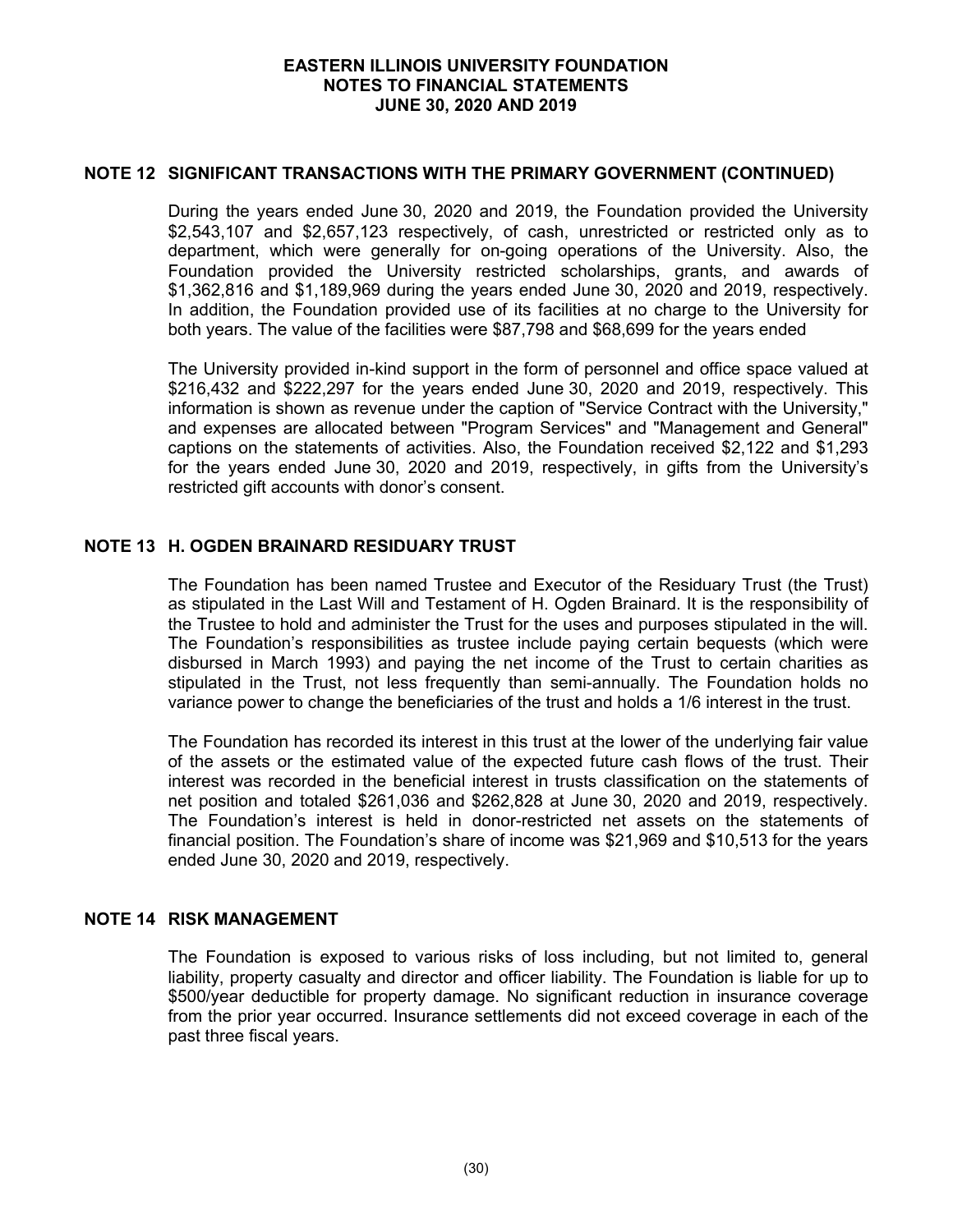# **NOTE 15 NET ASSETS**

Net assets with donor restrictions which are restricted for time or purpose consist of the following at June 30, 2020 and 2019:

|                                    | 2020       | 2019       |
|------------------------------------|------------|------------|
| Scholarship                        | 15,379,883 | 14,238,898 |
| Academic and Research Support      | 15,921,383 | 13,177,207 |
| Capital Projects                   | 1.248.916  | 425.312    |
| Other, EIU, and Community Programs | 4,765,088  | 4,517,196  |
| Total                              | 37.315.270 | 32,358,613 |

The Foundation also has net assets with donor restrictions which are restricted in perpetuity. The income from these restricted net assets is expendable to support the following at June 30:

|                                    | 2020       | 2019       |
|------------------------------------|------------|------------|
| Scholarship                        | 30,897,214 | 30,480,321 |
| Academic and Research Support      | 8,596,767  | 8,590,919  |
| Capital Projects                   | 104.012    | 103.091    |
| Other, EIU, and Community Programs | 19,195,101 | 19,165,422 |
| Total                              | 58,793,094 | 58,339,753 |

Net assets were released from donor restrictions by incurring expenses satisfying the restricted purposes or by occurrence of the other events specified by donors.

#### **NOTE 16 ENDOWMENT FUNDS**

The Foundation's endowment consists of approximately 699 individual funds established for a variety of purposes. The endowment includes funds with donor restrictions and without donor restrictions (board-designated) endowment funds. As required by U.S. GAAP, net assets associated with endowment funds are classified and reported based on the existence or absence of donor-imposed restrictions.

The board of directors of the Foundation has interpreted the Illinois Uniform Prudent Management of Institutional Funds Act (UPMIFA) as requiring preservation of the fair value of the original gift as of the gift date of the donor-restricted endowment funds absent explicit donor stipulations to the contrary. As a result of this interpretation, the Foundation classifies as restricted in perpetuity (a) the original value of gifts donated to the permanent endowment, (b) the original value of subsequent gifts to the permanent endowment and (c) accumulations to the permanent endowment made in accordance with the direction of the applicable donor gift instrument at the time the accumulation is added to the fund.

The remaining portion of the endowment fund is considered restricted for time or purpose and is included in the net assets with donor restrictions until those amounts are appropriated for expenditure by the Foundation in a manner consistent with the standard of prudence prescribed by UPMIFA.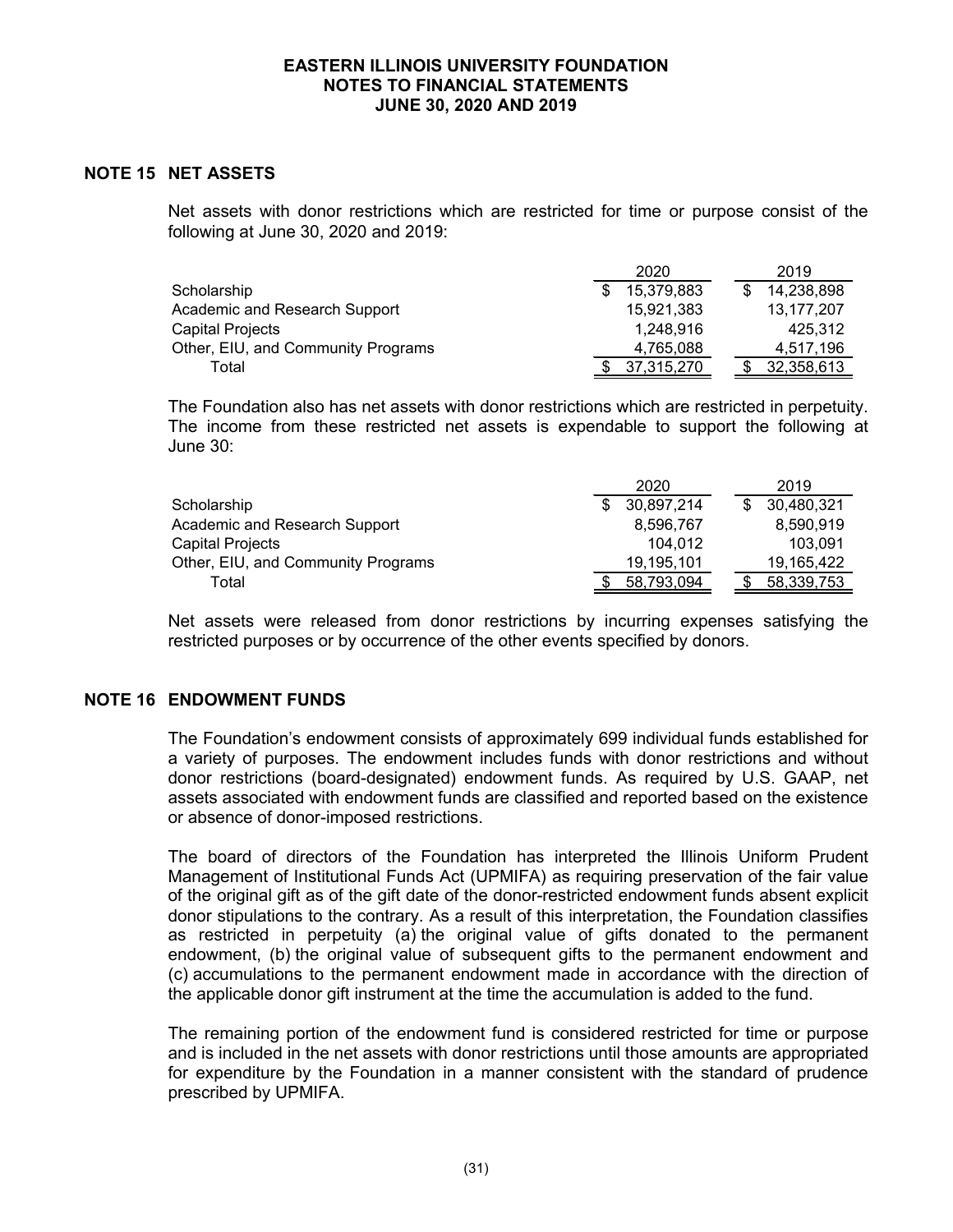## **NOTE 16 ENDOWMENT FUNDS (CONTINUED)**

In accordance with UPMIFA, the Foundation considers the following factors in making a determination to appropriate or accumulate donor-restricted endowment funds:

- The duration and preservation of the fund
- The purposes of the Foundation and the fund
- General economic conditions
- The possible effect of inflation and deflation
- The expected total return from investment income and the appreciation or depreciation of investments
- Other resources of the institution
- The investment policies of the Foundation

Endowment net assets as of June 30 were as follows:

|                                               |                      |     | <b>With Donor Restrictions</b> |    |               |    |            |
|-----------------------------------------------|----------------------|-----|--------------------------------|----|---------------|----|------------|
|                                               | <b>Without Donor</b> |     | For Time or                    |    |               |    |            |
|                                               | <b>Restrictions</b>  |     | Purpose                        |    | In Perpetuity |    | Total      |
| June 30, 2020                                 |                      |     |                                |    |               |    |            |
| Donor-Restricted Endowment Funds              | \$                   |     | \$20.578.761                   | \$ | 54.696.372    | \$ | 75,275,133 |
| Donor-Restricted Quasi-Endowment Funds        |                      |     | 830.524                        |    |               |    | 830.524    |
| <b>Board Designated Quasi-Endowment Funds</b> | 450.561              |     |                                |    |               |    | 450.561    |
| Total                                         | 450,561              |     | \$ 21,409,285                  | \$ | 54,696,372    | \$ | 76,556,218 |
|                                               |                      |     |                                |    |               |    |            |
| June 30, 2019                                 |                      |     |                                |    |               |    |            |
| Donor-Restricted Endowment Funds              | \$                   | \$  | 19.527.391                     |    | \$52,871,880  | \$ | 72,399,271 |
| Donor-Restricted Quasi-Endowment Funds        |                      |     | 827.348                        |    |               |    | 827,348    |
| <b>Board Designated Quasi-Endowment Funds</b> | 428,130              |     |                                |    |               |    | 428,130    |
| Total                                         | 428,130              | \$. | 20.354.739                     | \$ | 52,871,880    | S  | 73,654,749 |

Changes in endowment, not total, net assets for the fiscal years ended June 30, 2020 and 2019, are as follows:

|                                           |                                             | <b>With Donor Restrictions</b> |                        |            |               |              |    |            |
|-------------------------------------------|---------------------------------------------|--------------------------------|------------------------|------------|---------------|--------------|----|------------|
|                                           | <b>Without Donor</b><br><b>Restrictions</b> |                                | For Time or<br>Purpose |            | In Perpetuity |              |    | Total      |
| June 30, 2020                             |                                             |                                |                        |            |               |              |    |            |
| Endowment Investments - Beginning of Year | \$                                          | 428.130                        | S.                     | 20,354,739 |               | \$52,871,880 | S. | 73,654,749 |
| Investment Income                         |                                             | 11,843                         |                        | 1,979,679  |               |              |    | 1,991,522  |
| Net Appreciation (Depreciation)           |                                             | 12.989                         |                        | (651, 308) |               |              |    | (638, 319) |
| Contributions                             |                                             | 298                            |                        |            |               | 1,565,471    |    | 1,565,769  |
| Appropriations of Endowment Assets for    |                                             |                                |                        |            |               |              |    |            |
| Expenditure                               |                                             | (2,699)                        |                        | (273, 825) |               |              |    | (276, 524) |
| <b>Other Additions (Reductions)</b>       |                                             |                                |                        |            |               | 259,021      |    | 259,021    |
| Endowment Investments - End of Year       |                                             | 450.561                        | S.                     | 21,409,285 |               | 54,696,372   |    | 76,556,218 |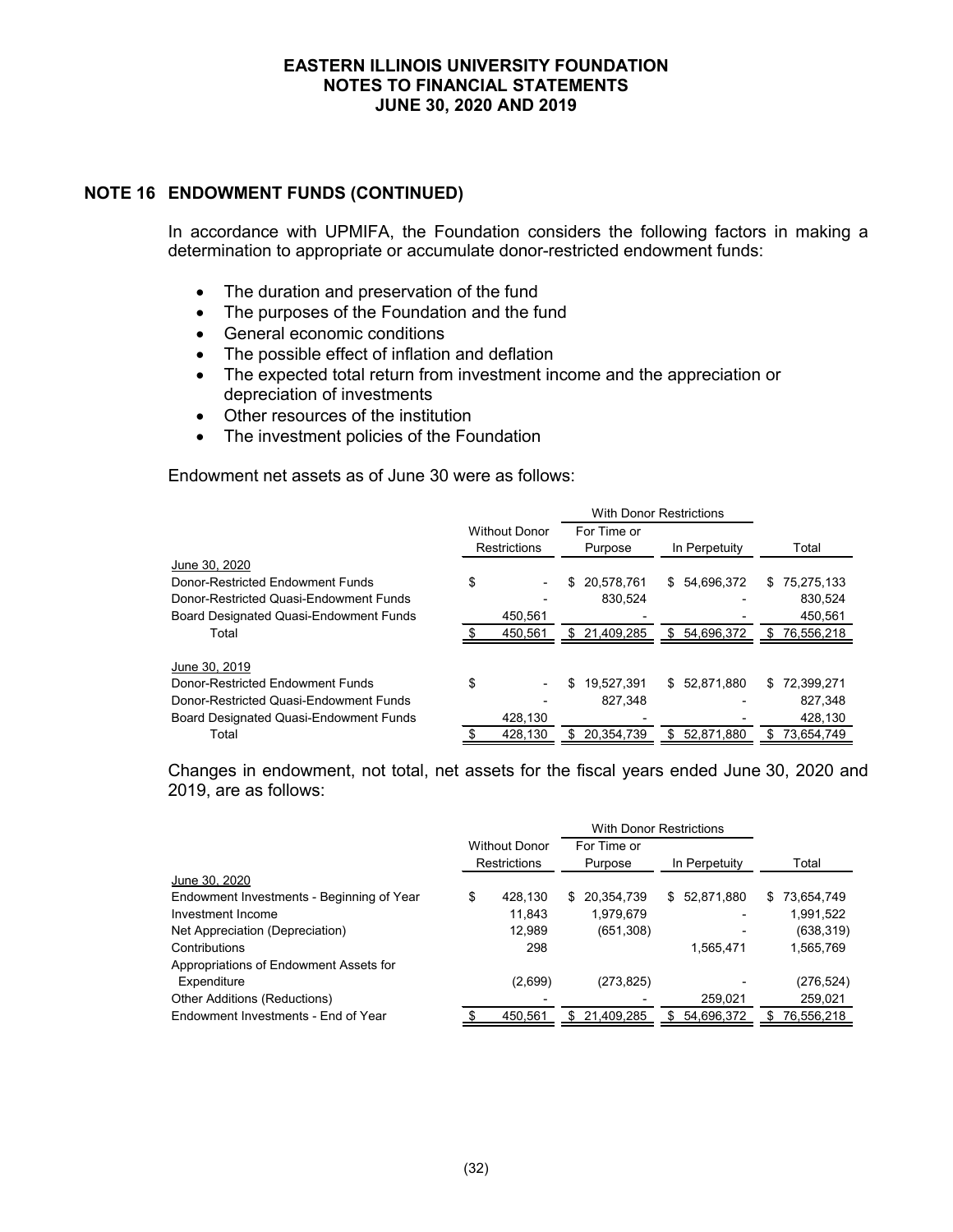# **NOTE 16 ENDOWMENT FUNDS (CONTINUED)**

|                                           |                      |           | <b>With Donor Restrictions</b> |              |               |              |   |             |
|-------------------------------------------|----------------------|-----------|--------------------------------|--------------|---------------|--------------|---|-------------|
|                                           | <b>Without Donor</b> |           |                                | For Time or  |               |              |   |             |
|                                           | <b>Restrictions</b>  |           | Purpose                        |              | In Perpetuity |              |   | Total       |
| June 30, 2019                             |                      |           |                                |              |               |              |   |             |
| Endowment Investments - Beginning of Year | \$                   | 457.476   |                                | \$23,679,705 |               | \$51,202,973 | S | 75,340,154  |
| Investment Income                         |                      | 13.642    |                                | 2,237,331    |               |              |   | 2,250,973   |
| Net Appreciation (Depreciation)           |                      | (43, 287) |                                | (4,324,713)  |               |              |   | (4,368,000) |
| Contributions                             |                      | 299       |                                |              |               | 937,307      |   | 937,606     |
| Appropriations of Endowment Assets for    |                      |           |                                |              |               |              |   |             |
| Expenditure                               |                      |           |                                | (595, 427)   |               |              |   | (595, 427)  |
| <b>Other Additions (Reductions)</b>       |                      |           |                                | (642, 157)   |               | 731,600      |   | 89,443      |
| Endowment Investments - End of Year       |                      | 428.130   | S.                             | 20,354,739   |               | 52,871,880   | S | 73.654.749  |

From time to time, the fair value of assets associated with individual donor-restricted endowment funds may fall below the level the Foundation is required to retain as a fund of perpetual duration pursuant to the donor stipulation or UPMIFA. Deficiencies of this nature aggregated to \$8,890 and \$16,424 as of June 30, 2020 and 2019, respectively. These deficiencies resulted from unfavorable market fluctuations that occurred shortly after investment of new restricted contributions and continued appropriation for certain purposes that was deemed prudent by the Foundation board of directors.

The Foundation has adopted investment and spending policies for endowment assets that attempt to provide a predictable stream of funding to programs and other items supported by its endowment while seeking to maintain the purchasing power of the endowment. Endowment assets include those assets of donor-restricted endowment funds the Foundation must hold in perpetuity or for donor-specified periods, as well as those of boarddesignated endowment funds. Under the Foundation's policies, endowment assets are invested in a manner that is intended to produce results that seek an average total return of spending net of inflation and administrative cost. The Foundation expects its endowment funds to provide an average rate of return of approximately 7.2% annually over time. Actual returns in any given year may vary from this amount.

To satisfy its long-term rate of return objectives, the Foundation relies on a total return strategy in which investment returns are achieved through both current yield (investment income such as dividends and interest) and capital appreciation (both realized and unrealized). The Foundation targets a diversified asset allocation that places a greater emphasis on equity-based investments to achieve its long-term return objectives within prudent risk constraints.

The Foundation's board of directors has adopted a hybrid approach spending policy to determine the spending distribution. This approach takes into consideration the duration and preservation of the endowments, purpose of the endowment funds, general economic conditions, the possible effect of inflation or deflation, expected total return from income and investment policy.

The spending distribution calculation is based upon 4.25% spending rate policy of a trailing twelve quarter average market value for the last audited figures.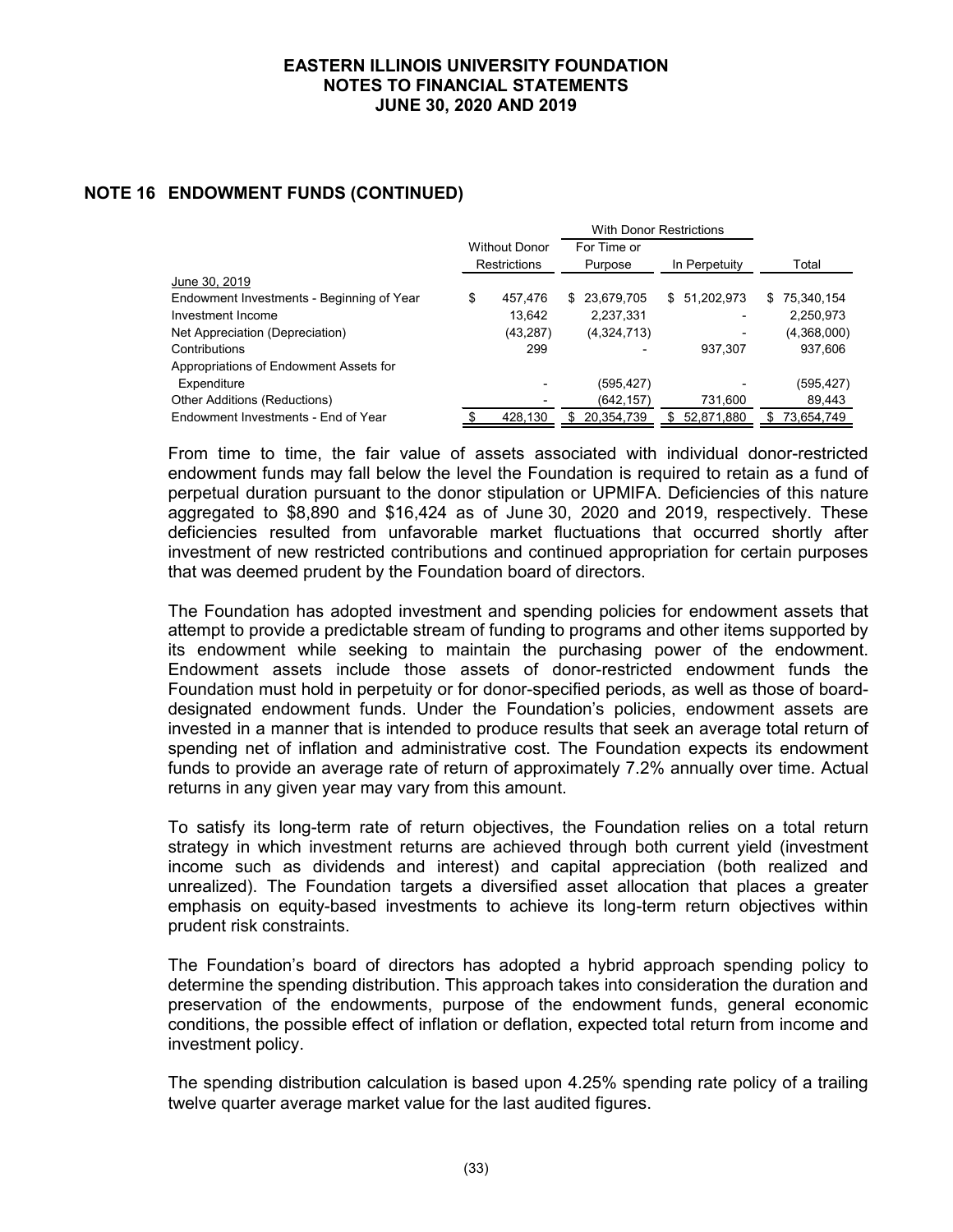## **NOTE 17 ADMINISTRATIVE FEES**

The Foundation receives a fee of .75% on endowment funds which is distributed annually on July 1, by using the fair value of the pool as of the prior June 30. The fee was \$513,716 and \$496,656 for the years ended June 30, 2020 and 2019, respectively.

# **NOTE 18 CHANGE IN ACCOUNTING STANDARDS**

In May 2014, the Financial Accounting Standards Board (FASB) issued Accounting Standards Update (ASU) 2014-09, *Revenue from Contracts with Customers (Topic 606)*. Subsequent to May 2014, the FASB issued six ASUs to clarify certain matters related to Topic 606. Topic 606 supersedes the revenue recognition requirements in FASB ASC 605, Revenue Recognition, and requires the recognition of revenue when promised goods or services are transferred to customers in an amount that reflects the consideration to which the entity expects to be entitled in exchange for those goods or services. The updates address the complexity of revenue recognition and provide sufficient information to enable financial statements users to understand the nature, amount, timing and uncertainty of revenue and cash flows arising from contracts with customers. No cumulative-effect adjustments in net assets was recorded because the adoption of ASU 2014-09 did not significantly impact the Foundation's reported historical revenue.

In June 2018, FASB issued ASU 2018-08, *Accounting Guidance for Contributions Received and Made*. This ASU was issued to clarify accounting guidance for contributions received and contributions made. The amendments to this ASU assists entities in (1) evaluating whether transactions should be accounted for as contributions (nonreciprocal transactions) within the scope of Topic 958, *Not-for-Profit Entities*, or as exchange (reciprocal) transactions subject to other guidance and (2) determining whether a contribution is conditional. The financial statements reflect the application of ASU 2018-08 beginning July 1, 2018. The new guidance does not require prior period results to be restated. The implementation of this standard did not significantly impact the Foundation's financial statements.

#### **NOTE 19 DISTRIBUTION PER COURT ORDER**

The Foundation disclaimed a gift of real property from Dr. Wesley Whiteside that included a botanical garden. Dr. Whiteside had previously established an endowed fund with the Foundation to maintain the botanical gardens, but the endowment was determined to be inadequate for the Foundation to do so. As a result, the Foundation disclaimed the gift of real property and sought court approval to discharge the endowment and release the restriction that it be maintained as an endowed fund. The Court approved the petition. The gift of real property and the balance of the former endowment now reside with the Douglas-Hart Foundation. Total distributions per court order were \$66,196 and \$578,000 for the years ended June 30, 2020 and 2019, respectively.